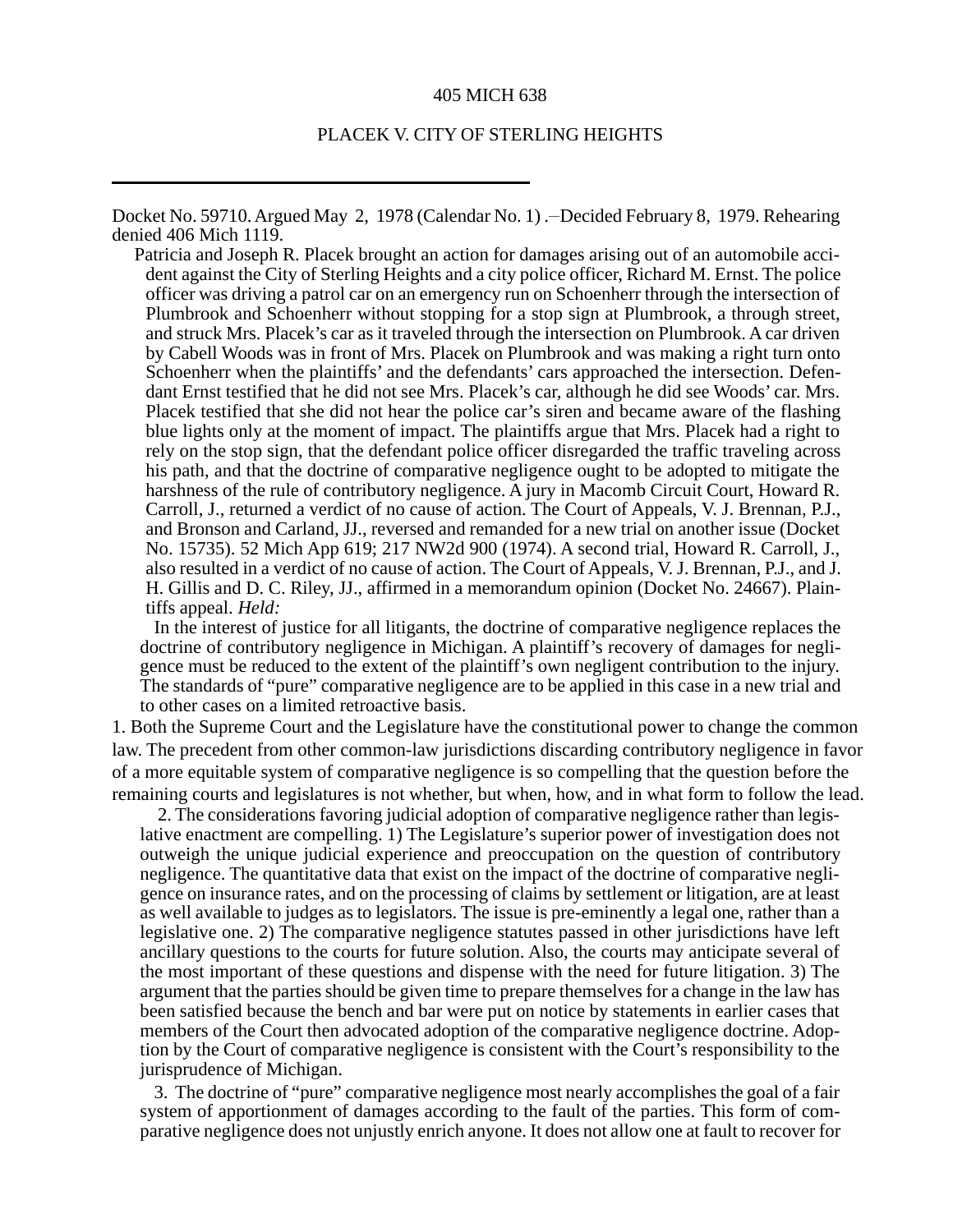one's own fault because damages are reduced in proportion to the contribution of that person's negligence. The wrongdoer does not recover to the extent of his fault, but only to the extent of the fault of others. The "hybrid rule" which prevents recovery if the plaintiff's negligence exceeds 50% of the total fault is just as arbitrary as the contributory negligence rule which completely denies recovery. The hybrid rule does not eliminate contributory negligence, but merely lowers the barrier. Pure comparative negligence holds a person fully responsible for his acts to the extent to which they cause injury. That is justice.

4. Whether a decision which overrules the common law shall be applied retroactively or prospectively should be determined case by case. The Court's discretion in this determination is limited only by the juristic philosophy of the judges, their conceptions of law, its origin and nature. The decision is not a matter of law but a determination based on weighing the merits and demerits of each case. Consideration is to be given to applying a ruling prospectively whenever injustice or hardship will thereby be averted. The Court must take into account the total situation confronting it and seek a just and realistic solution of the problems occasioned by the change.

5. Affording limited retroactive effect to the rule of comparative negligence will not unjustly burden litigants. That is not to say that some liability will not be created where none existed before, but that fact is unrelated to the problem of detrimental reliance on prior decisions of the Court. Furthermore, since July, 1977, the bench and bar of this state have had clear notice that three justices of this Court were ready to adopt comparative negligence and that three others might be willing in another case. Many litigants have diligently raised the issue since then. If no retroactive application is accorded this decision, the fortuity that this case was the first to arrive at the Court would be the sole determinant of who would benefit from the fairer doctrine of comparative negligence. Therefore, the rule of pure comparative negligence is applicable to 1) this case and all appropriate cases in which trial commences after the date of this opinion including those in which a retrial is to occur upon remand because of any other issue, 2) any case presently pending on appeal in which application of the doctrine was raised in the trial court and the issue preserved for appeal, and 3) any case commenced but not submitted to the trier of fact prior to the date of this decision, but in no case shall it apply unless there is an appropriate request by counsel prior to submission to the trier of fact.

6. Under the applicable traffic statutes it is clear that the defendant police officer, like the plaintiff driver, is not absolved of the duty to drive "with due regard for the safety of others". Neither driver, therefore, had an absolute right to proceed blindly. A favored driver traveling on a through street, as against an emergency vehicle, has a right to cross the intersection unless, by reasonable exercise of the senses of sight and hearing, he should have noticed or heard warning to the contrary. "Reasonable exercise" includes a duty to be fairly alert to potential dangers that may be readily seen or heard. The trial court in this case erroneously instructed the jury that a driver is "required to remain alert to hazards", which is discernibly different. Furthermore, the specific language under Michigan law in accord with the trial court's instruction that a reasonably alert driver on a favored street must keep a lookout in order to discover possible dangers is simultaneously tempered by other language. The trial court failed to temper its instruction to the jury in this case with the qualification that the plaintiff would have breached her duty to be fairly alert only if she should have noticed or heard the warning of the approaching emergency vehicle. The instructions given are erroneous because they unfairly represent the law as to the plaintiff's duties. On the whole they are unfairly and erroneously weighted against the plaintiffs.

7. The trial court also failed to instruct the jury on the statutory duty of the driver of an authorized emergency vehicle to drive with due regard for the safety of all persons using the highway. Although the plaintiff did not request such an instruction, the failure to give it magnifies the probable impact of the erroneous instruction given on the plaintiff driver's duties. The fact that the instructions to the jury do not sufficiently define defendant's duties is not a specific basis for this appeal but ought to be noted to preclude similar error and further prolongation of the litigation.

8. The trial court properly denied the plaintiffs' motion for a directed verdict on the issue of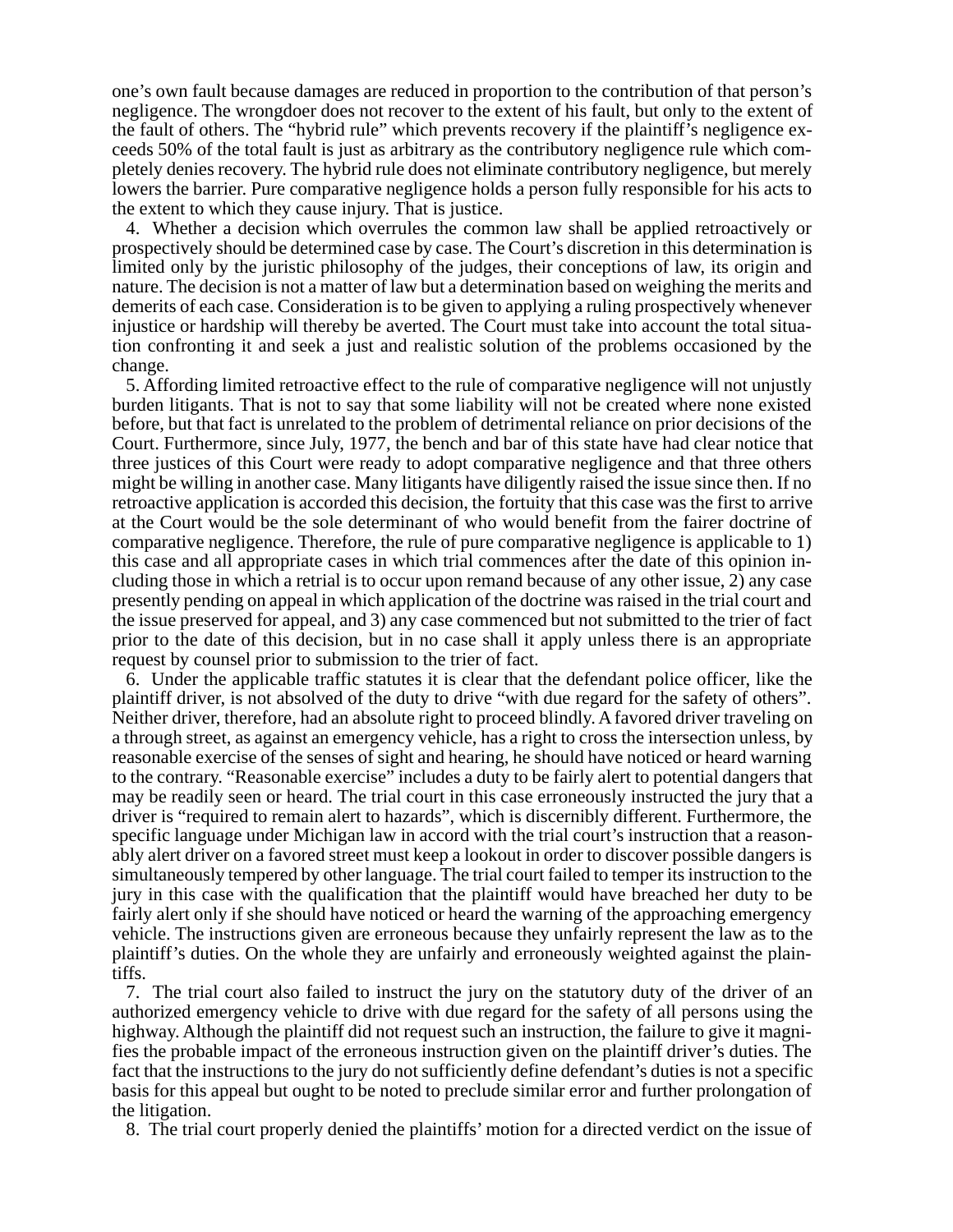the defendant police officer's negligence. Although it is undisputed that the defendant police officer did not observe the plaintiffs' vehicle, there remain questions of fact of the speed at which the defendant police officer was traveling and whether his failure to observe the plaintiffs' vehicle was negligent where he was confronted with another potential danger, the Woods' car which was making a right turn at the time of the accident.

Justice Kavanagh concurred in the decision of the Court but not in matter relating to new instructions to the jury in an appendix to the opinion.

Reversed and remanded for a new trial.

Chief Justice Coleman, joined by Justices Fitzgerald and Ryan, agreed that the Court should adopt a system of pure comparative negligence and that the issue of defendant Ernst's negligence is a question of fact to be decided by the jury, but disagreed on the question of retroactive application and on the finding of error in the instructions to the jury concerning the plaintiff's duty of care. They also approved of the appendix to the majority opinion.

1. The retroactive application of the comparative negligence standard is both unwieldy and inequitable. It may reasonably be expected to have an adverse effect upon the orderly administration of justice and to fall unfairly upon litigants and others.

2. The broad retroactive application is explained partially by the fact that the bench and bar knew, as of July, 1977, that three justices were ready to adopt the comparative negligence rule. However, because the Court was equally divided in the decision which announced that readiness, the effect of that decision was to retain the contributory negligence rule in accordance with the Court of Appeals opinion in that case. The bench and bar remained bound by the law. Therefore, the trial judge in this case committed no "error" to be preserved. The crucial determinant of the extent of application of an overruling decision is the reliance placed upon the old rule. It would be unjust to deny the benefits of this decision to certain litigants who relied on the previous law of contributory negligence and settled their cases while granting the benefits to certain other litigants.

3. Adoption of the concept of comparative negligence by court rule and supporting Standard Jury Instructions, which would have been prospective in application, would have been preferable because this is such a fundamental change in the law of torts. It would be fair to the most litigants and less disruptive to the administration of justice if the Court would provide that this fundamental change in the tort law be applied only in a prospective fashion, effective as to causes of action arising after the date of the opinion. Such a decision would provide time for well considered and appropriate court rules and jury instructions to be drafted. It would provide adequate notice to attorneys in the preparation of their cases. Importantly, the already overburdened courts would not have to face unknown numbers of retrials of cases which were otherwise error-free or extensive motions for amended pleadings or other proceedings to complete trials which were commenced on a tort theory which is suddenly no longer in effect. Purely prospective application also would avoid the possible invalidation of various contracts made in reliance upon the former tort concepts. It would give the Legislature fair notice of the change.

4. The traditional notion that judges did not make the law but merely discovered it led to the conclusion that all overruling decisions were necessarily retroactive because the true rule, which had always been the law, was now discovered. Modern jurisprudence has abandoned this approach, recognized the obvious, and acknowledged that whenever a court overrules precedent it is functioning in a lawmaking capacity. Because in some instances considerations of convenience, of utility, and of the deepest sentiments of justice militate against the retroactive application of a new rule, the doctrine of prospective overruling has been forwarded to promote both stability and development in the law. In civil cases, prospective application is warranted primarily in instances, such as this case, where the overruling decision replaces a rule which has been in existence and generally used for many years.

5. One argument against prospective application is that litigants who believe that they will not receive the fruits of an overruling decision will have little incentive to seek needed developments in the law. The effective date of opinions is usually selected after weighing considerations of fairness, intent, the extent of reliance upon former law and the impact upon the legal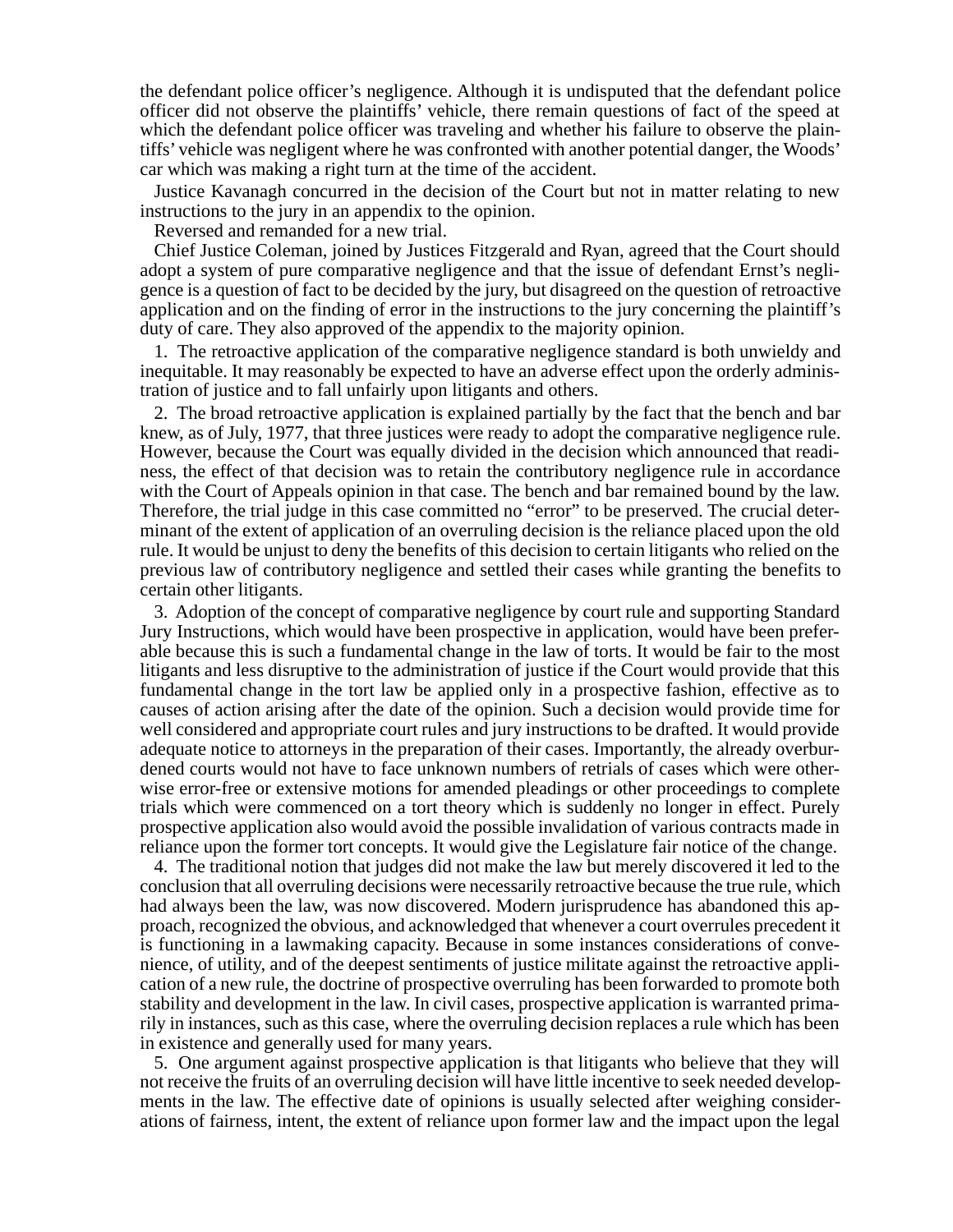and judicial systems. In some cases, constitutional considerations must be placed on the scales. The fact that an occasional case may be given prospective application in the interests of justice is not a deterrent to "creative" appeal. In the majority of cases decided by the Court, the appellant has received the benefit of the new law, and no change in this practice is anticipated. However, there will always be exceptional cases where drastic changes are made in the legal scheme, raising considerations of fairness which extend far beyond the appellant who raises them. Such extensive reliance has been placed upon existing law that legislation, common law, and rules of practice have been built upon the concept. Removal of the foundation will cause the collapse of those other rules of law. It is unlikely that an occasional change of law which does not benefit the instant plaintiff or defendant will result in any less litigation. Also, there will always be individual litigants who will bear the cost of litigation because of the knowledge that their success or failure will have an effect upon their own interests far beyond the scope of the immediate litigation. Such litigants will be supported and supplanted by lawyers and law firms who often fund the cost of the litigation through contingent fee contracts. There is no basis for the assumption that a groundbreaking decision will always arise in the context of a single-issue appeal and, in fact, the appellants in this case sought reversal of the jury verdict on two other grounds.

6. The second argument raised against prospective application is that the Court's language has no binding effect because it is merely dictum. When the Court indicates clearly that a rule will be applied by it in future cases, it necessarily rises above the stature of *ordinary* dictum; from that time forward, no person would be justified in relying upon the old rule which the Court has repudiated. Clearly this objection to the prospective rule which does not apply to parties in the overruling case is grounded more on theoretical niceties than practicality.

7. It is difficult to imagine a decision of the Court which is more legislative than this one. Therefore, for all the reasons that legislation is made prospective, this decision should also be given prospective effect.

8. There was no reversible error in the trial court's instruction to the jury concerning the plaintiff driver's duty of care. The charge given fairly informed the jury of the plaintiff's rights and duties. The language used in this case is consistent with and supported by the law. A "favored" driver (one proceeding with the right of way) has a right to proceed unless he should have noticed a warning to the contrary. This statement and the challenged instructions in this case, however, are not mutually exclusive. The two are opposite sides of the same coin, one expressing the favored driver's right to proceed and the other expressing his constant duty of due care. Furthermore, the trial court fairly and fully informed the jury of defendant Ernst's common-law duty to drive as a reasonably careful person and his statutory duty to drive an emergency vehicle with due regard for the safety of all persons using the highway.

## OPINION OF THE COURT

- 1. NEGLIGENCE COMPARATIVE NEGLIGENCE CONTRIBUTORY NEGLIGENCE DAMAGES.
	- The doctrine of "pure" comparative negligence replaces the doctrine of contributory negligence in the interests of justice for all litigants; a plaintiff's recovery of damages for negligence must be reduced to the extent of the plaintiff's own negligent contribution to the injury, but is not totally barred.
- 2. COMMON LAW CONSTITUTIONAL LAW COURTS LEGISLATURE.
- Both the Supreme Court and the Legislature have the constitutional power to change the common law (Const 1963, art 3, § 7).
- 3. NEGLIGENCE COMPARATIVE NEGLIGENCE COMMON LAW COURTS.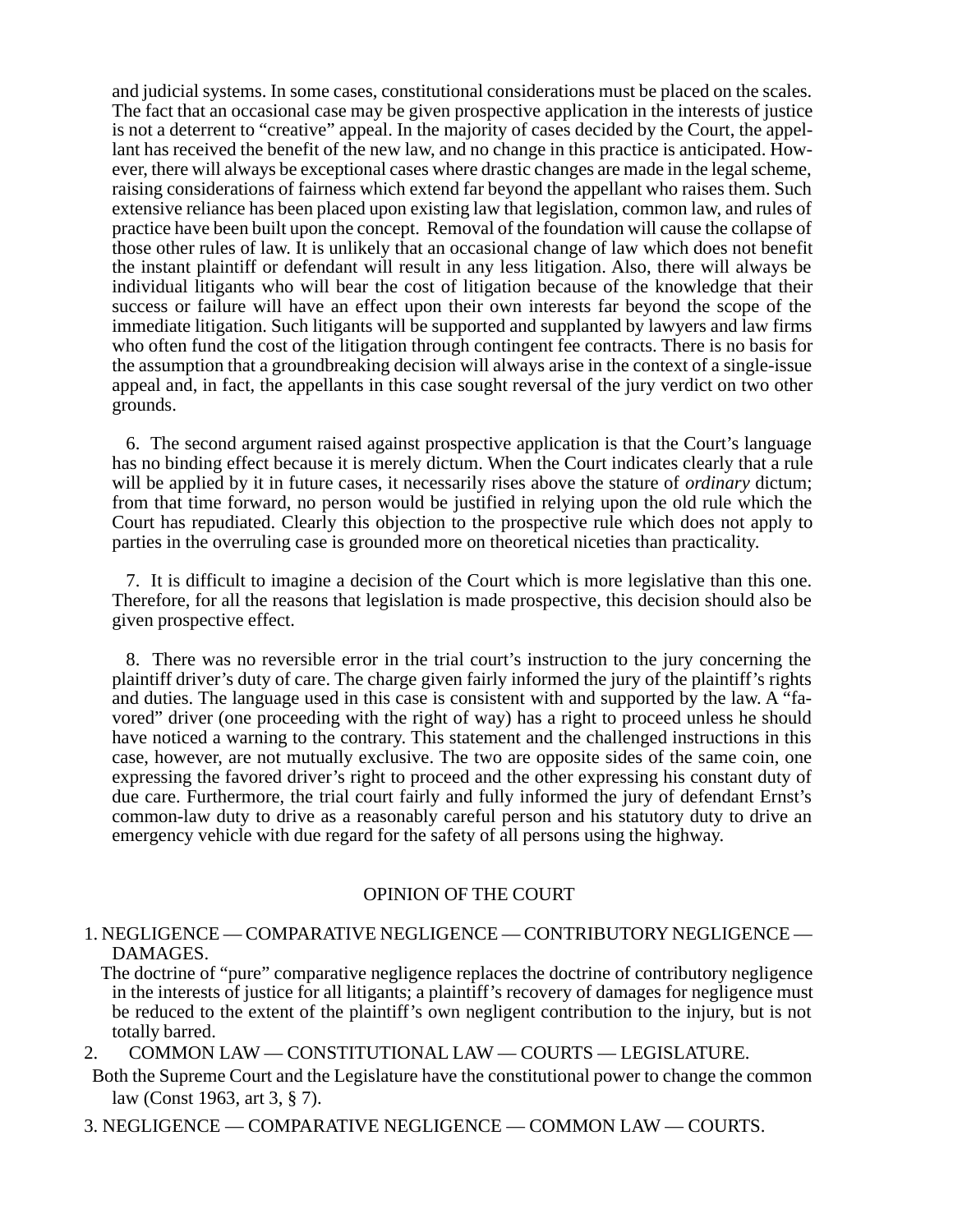Adoption of the doctrine of comparative negligence is consistent with the Supreme Court's responsibility to the jurisprudence of Michigan (Const 1963, art 3, § 7).

- 4. NEGLIGENCE COMPARATIVE NEGLIGENCE DAMAGES APPORTIONMENT.
- The doctrine of "pure" comparative negligence, under which a plaintiff's recovery of damages for negligence must be reduced to the extent of the plaintiff's own negligent contribution to the injury, most nearly accomplishes the goal of a fair system of apportionment of damages because it distributes responsibility according to the fault of the parties.

5. COMMON LAW - OVERRULING DECISION - RETROACTIVE APPLICATION.

- Whether a decision which overrules the common law should be applied retroactively or prospectively is not a matter of law but a determination based on weighing the merits and demerits of each case; the Court's discretion in this determination is limited only by the juristic philosophy of its judges and their conception of the law, its origin and nature, and it should seek a just and realistic solution of the problems occasioned by the change.
- 6. AUTOMOBILES NEGLIGENCE DUE CARE —- EMERGENCY VEHICLES TRAF-FIC SIGNALS.
	- A driver who has the right of way on a through street is not absolved of the duty to exercise due care when proceeding through an intersection where the other street is controlled by a stop sign; he has the right, as against an emergency vehicle crossing his path, to cross the intersection unless, by the reasonable exercise of the senses of sight and hearing, the driver on the through street should have noticed or heard a warning to the contrary (MCL 257.603, 257.649[f], 257.653; MSA 9.2303, 9.2349[f], 9.2353).
- 7. AUTOMOBILES NEGLIGENCE DUE CARE EMERGENCY VEHICLES.
- A driver of an authorized emergency vehicle is, by statute, not relieved of the duty to drive with due regard for the safety of others (MCL 257.603, 257.653; MSA 9.2303, 9.2353).
- 8. AUTOMOBILES NEGLIGENCE DUE CARE EMERGENCY VEHICLES TRAF-FIC SIGNALS — INSTRUCTIONS TO JURY.
- Instructions to the jury in a trial for automobile negligence that a plaintiff driver on a through street is required to remain alert to hazards on the highway and must keep a lookout in order to discover possible dangers, but which failed to contain the qualification that the driver would breach the duty to be fairly alert only if the driver should have noticed or heard the warning of an approaching emergency vehicle which crossed the driver's path without stopping for a stop sign on the cross street were reversibly erroneous because the instructions as a whole unfairly presented the law as to the plaintiff driver's duties (MCL 257.603, 257.649[f], 257.653; MSA 9.2303, 9.2349[f], 9.2353).
- 9. AUTOMOBILES NEGLIGENCE DUE CARE EMERGENCY VEHICLES TRAF-FIC SIGNALS — QUESTION OF FACT.
	- Denial of plaintiff's motion for a directed verdict on the issue of a defendant police officer's negligence in driving an authorized emergency vehicle across an intersection without stopping at a stop sign was proper, although it was undisputed that the police officer did not observe the plaintiff's vehicle which was traveling on the through street, where there remained questions of fact of the speed at which the defendant police officer was traveling and whether the failure to observe the plaintiff's vehicle was negligent because the police officer was confronted with the potential danger of another car making a right turn at the intersection (MCL 257.603, 257.653; MSA 9.2303, 9.2353).

# OPINION CONCURRING IN PART AND DISSENTING IN PART BY COLEMAN, C.J.

10. NEGLIGENCE — COMPARATIVE NEGLIGENCE — RETROACTIVE APPLICATION.  *The retroactive application of the comparative negligence standard is both unwieldy and*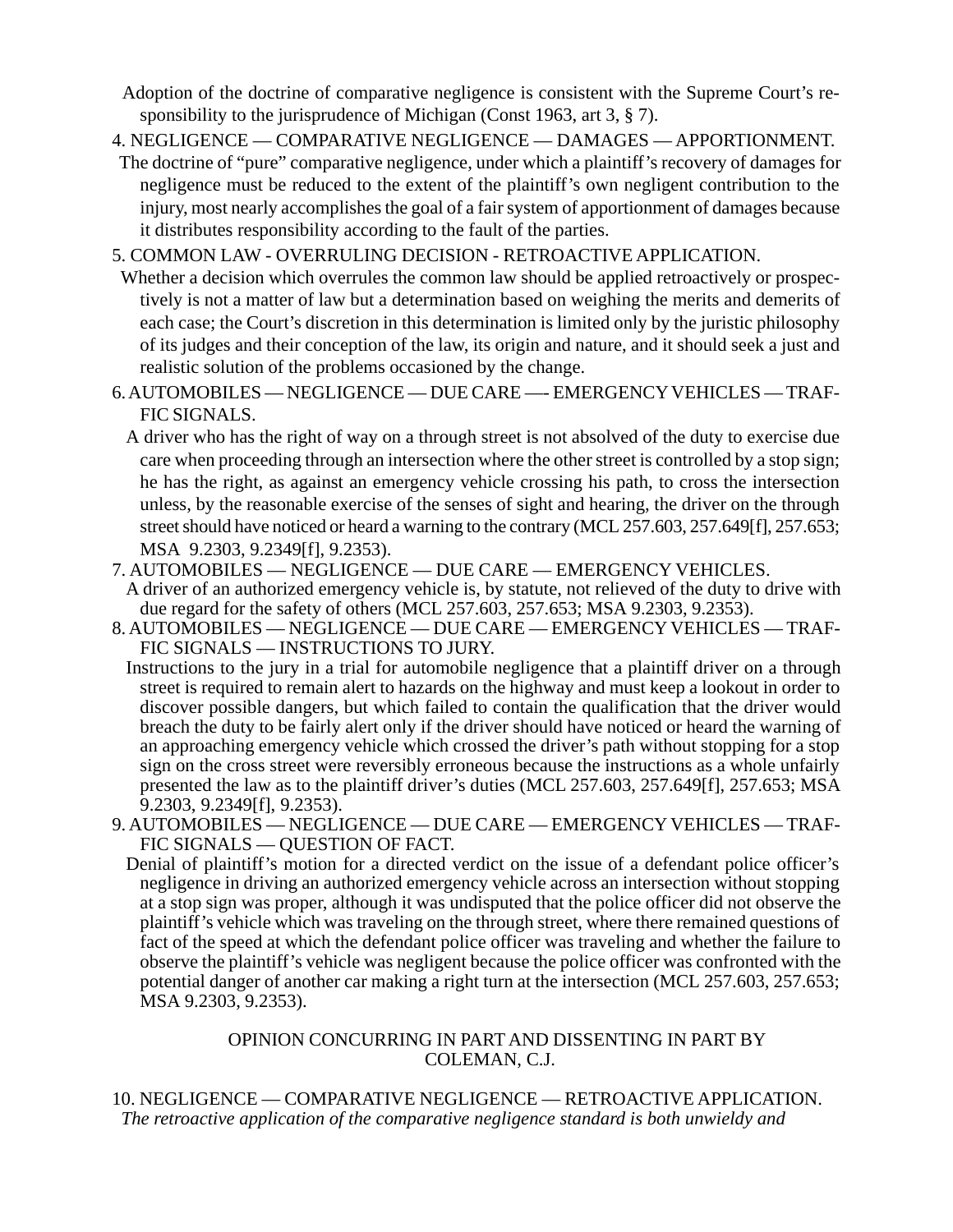*inequitable; it may reasonably be expected to have an adverse effect upon the orderly administration of justice and to fall unfairly upon litigants and others.*

11. COMMON LAW — OVERRULING DECISION — RETROACTIVE APPLICATION — COMPARATIVE NEGLIGENCE.

 *Broad retroactive application of the comparative negligence rule is explained partially by the fact that the bench and bar knew, as of July, 1977, that three justices were ready to adopt the comparative negligence rule; however, because the Supreme Court was equally divided in the decision which announced that readiness, the effect of the decision was to retain the contributory negligence rule, and the bench and bar remained bound by the law of contributory negligence.*

- 12. NEGLIGENCE COMPARATIVE NEGLIGENCE RETROACTIVE APPLICATION COMMON LAW.
	- *Adoption of the concept of comparative negligence by court rule and supporting Standard Jury Instructions, which would have been prospective in application, would have been preferable to adoption by an overruling decision applied retroactively, because it is such a fundamental change in the law of torts; it would be fair to the most litigants and less disruptive to the administration of justice if the Court would provide that a fundamental change in tort law be applied only in a prospective fashion, effective as to causes of action arising after the date of the opinion.*
- 13. COMMON LAW OVERRULING DECISION RETROACTIVE APPLICATION.
- *The traditional notion that judges did not make the law but merely discovered it led to the conclusion that all overruling decisions were necessarily retroactive because the true rule, which had always been the law, was now discovered; modern jurisprudence has abandoned this approach, recognized the obvious, and acknowledged that whenever a court overrules precedent it is functioning in a lawmaking capacity.*
- 14. COMMON LAW OVERRULING DECISION RETROACTIVE APPLICATION.  *The doctrine of prospective overruling has been forwarded to promote both stability and development in the law, because in some instances considerations of convenience, of utility, and of the deepest sentiments of justice militate against the retroactive application of a new rule.*
- 15. COMMON LAW OVERRULING DECISION PROSPECTIVE APPLICATION COM-PARATIVE NEGLIGENCE.

 *Prospective application of an overruling decision in a civil case is warranted primarily in instances, such as the case announcing the rule of comparative negligence, where the overruling decision replaces a rule which has been in existence and generally used for many years.*

- 16. COMMON LAW OVERRULING DECISION RETROACTIVE APPLICATION.  *The crucial determinant of the extent of application of an overruling decision is the reliance placed upon the old rule.*
- 17. NEGLIGENCE COMPARATIVE NEGLIGENCE RETROACTIVE APPLICATION.
- *It would be unjust to deny the benefits of comparative negligence by an overruling decision to certain litigants who relied on the previous law of contributory negligence and settled their cases while granting the benefits to certain other litigants.*
- *18.* COMMON LAW OVERRULING DECISIONS EFFECTIVE DATE.
- *The effective date of opinions is usually selected after weighing considerations of fairness and intent, the extent of reliance upon former law and the impact upon the legal and judicial systems; in some cases, constitutional considerations must be placed on the scales.*
- 19. COMMON LAW OVERRULING DECISIONS EFFECTIVE DATE.
- *The fact that an occasional case may be given prospective application in the interests of justice is not a deterrent to "creative" appeal; in the majority of cases decided by the Supreme Court, the appellant has received the benefit of the new law, and no change in this practice is anticipated.* 20. COMMON LAW — DICTUM — OVERRULING DECISION.
- *When the Court indicates clearly that a rule will be applied by it in future cases, it necessarily rises above the stature of ordinary dictum; from that time forward, no person would be justified*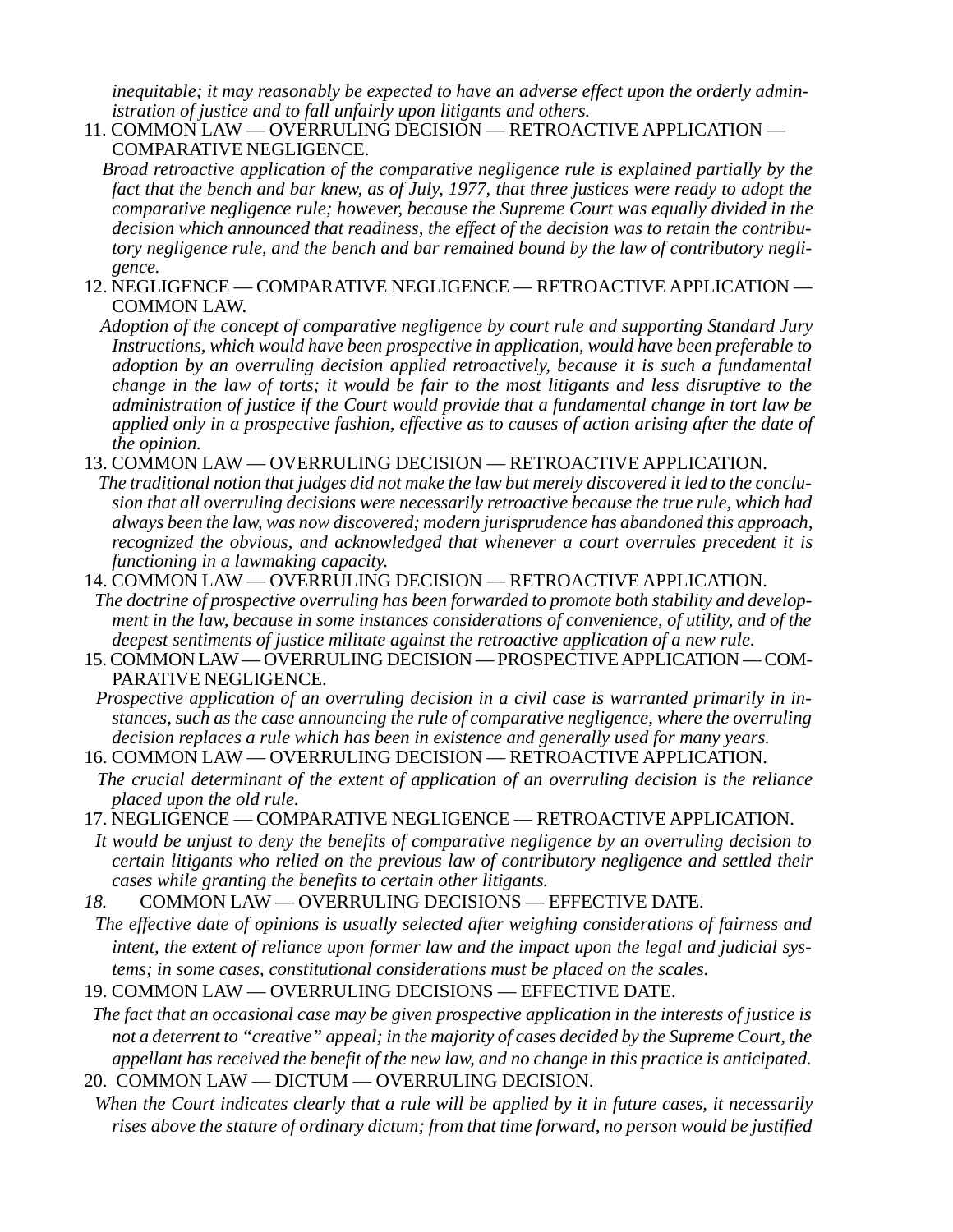*in relying upon the old rule which the Court has repudiated.*

- 21. NEGLIGENCE COMPARATIVE NEGLIGENCE COMMON LAW OVERRULING DECISION.
- *It is difficult to imagine a decision of the Supreme Court which is more legislative than the one which announced the rule of comparative negligence; therefore, for all the reasons that legislation is made prospective, that decision should be given prospective effect.*

22. AUTOMOBILES — NEGLIGENCE — DUE CARE — INSTRUCTIONS TO JURY.

 *There was no reversible error in a trial court's instruction to the jury concerning a plaintiff driver's duty of care where the charge given fairly informed the jury of the plaintiff's rights and duties, and the language used was consistent with and supported by the law.*

- 23. AUTOMOBILES NEGLIGENCE DUE CARE TRAFFIC SIGNALS.
- *A "favored" driver (one proceeding with the right of way) has a right to proceed unless he should have noticed a warning to the contrary; however, his right to proceed and his constant duty of due care are not mutually exclusive, but are opposite sides of the same coin (MCL 257.649[f]; MSA 9.2349[f]).*

24. AUTOMOBILES — NEGLIGENCE — DUE CARE — EMERGENCY VEHICLES.

 *The driver of an authorized emergency vehicle has a common-law duty to drive as a reasonably careful person and a statutory duty to drive an emergency vehicle with due regard for the safety of all persons using the highway; instructions to the jury which fully and fairly informed the jury of these duties were not in error (MCL 257.603, 257.653; MSA 9.2303, 9.2353).*

*Lopatin, Miller, Bindes, Freedman & Bluestone* (by *Sheldon L. Miller* and *Michael Gagleard) for* plaintiffs.

*Coticchio, Zotter & Sullivan, P.C. (Sommers, Schwartz, Silver & Schwartz, P.C.,* by *Richard D. Toth, of* counsel), for defendants.

## Amici Curiae:

*Foster, Swift, Collins & Coey, P.C.* (by *David W. McKeague* and *James D. Adkins),* for American Insurance Association, Alliance of American Insurers, and National Association of Independent Insurers.

*Bodman, Longley & Dahling* (by *Theodore Souris* and *James J. Walsh)* for State Farm Automobile Insurance Company.

WILLIAMS, J. In this case we consider whether to adopt a rule of comparative negligence in Michigan. The factual circumstances involve a close question of the negligence of one or both of two drivers: driver Placek, a layperson who was traveling on a through street and the other, Police Officer Ernst on an emergency run traveling past a stop sign. We do not sit as trier of fact as to whether either, neither or both of these drivers were negligent.

We hold, in the interest of justice for all litigants in this state, that the doctrine of comparative negligence hereby replaces the doctrine of contributory negligence<sup>1</sup> and that the standards of comparative negligence are to be applied by the court on remand for new trial in the instant case and on a limited retroactive basis.

### I. FACTS

On April 8, 1970, plaintiff, Patricia Placek was traveling east on Plumbrook, a two-lane highway, at 30-35 miles per hour. It is uncontested that this was the speed at which plaintiff was traveling and that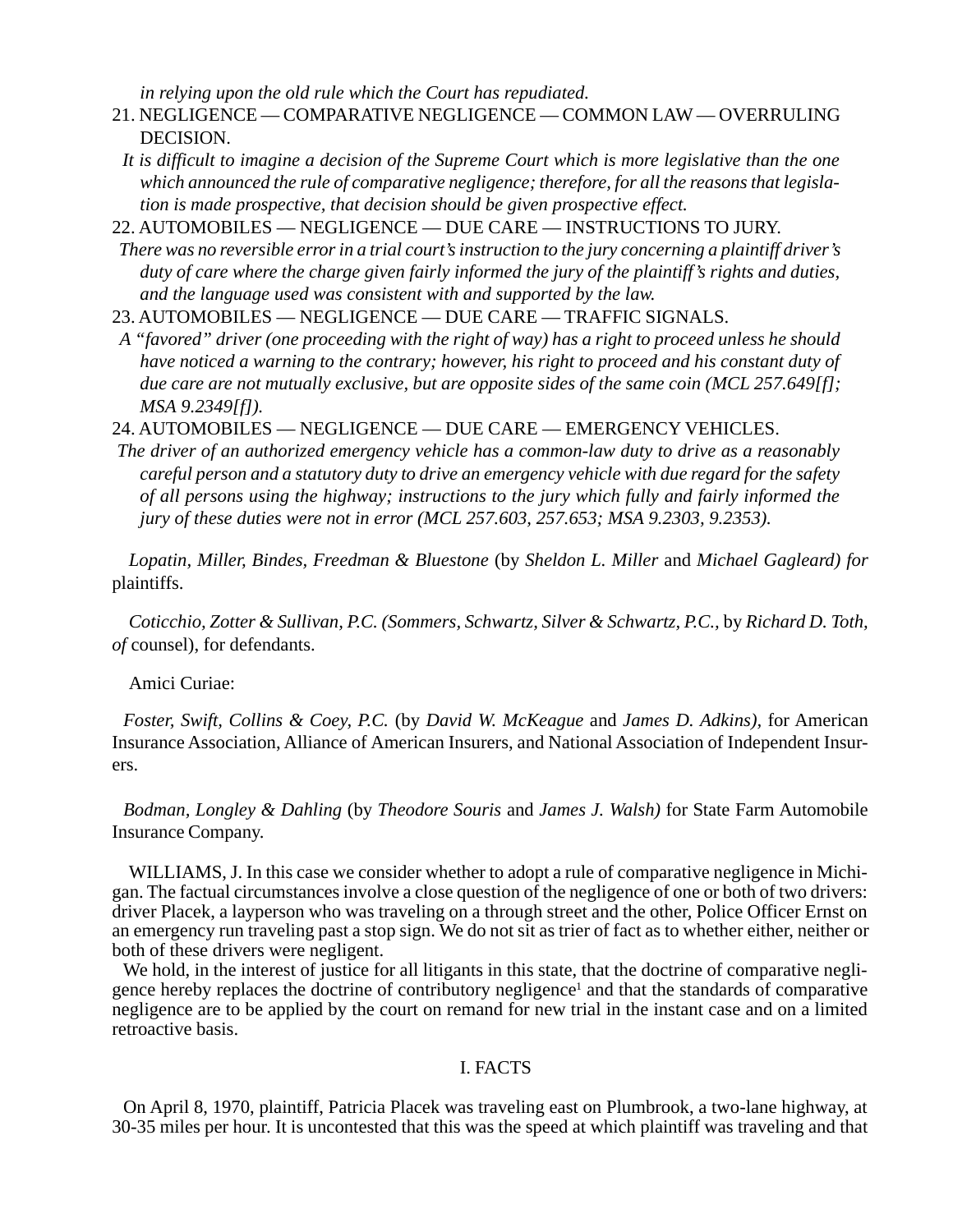the posted speed limit was 35 miles per hour.

Plaintiff was following the car of Cabell and Virginia Woods, also traveling east on Plumbrook. As the Woods' car approached Schoenherr, the driver of that vehicle slowed to execute a right-hand turn. At this point Ms. Placek moved her vehicle into the left lane to go around the Woods' vehicle and pass through the Schoenherr intersection. She collided with the right side of the vehicle driven by Police Officer Ernst a little more than half way across Schoenherr. Ms. Placek testified that she had only become aware of the police vehicle when it was too late to avoid the collision.

Defendant Police Officer Ernst was traveling south on Schoenherr on an emergency run. As he approached the Plumbrook intersection, both his siren and flasher were in operation. Defendant testified that he was aware of the Woods' vehicle but did not see plaintiff's vehicle. Defendant further testified that he slowed down before he approached the Plumbrook intersection but had begun to speed up again as he entered the intersection. There is disputed testimony as to the speed at which defendant was traveling; defendant told Officer James Porter, the investigating officer at the scene of the accident, however, that he was traveling at 30 miles per hour.

Nothing at the intersection obstructed the view of either driver.

The only non-party witnesses to the accident were Cabell and Virginia Woods. As stated above, their vehicle was traveling east on Plumbrook in front of plaintiff's vehicle, and had begun execution of a right-hand turn onto Schoenherr. Virginia Woods, the passenger, noticed the approaching police car and called it to her husband's attention. Mr. Woods then brought his vehicle to a stop. Mr. Woods testified that he thought the police vehicle was traveling at 40 miles per hour. Ms. Woods testified that the officer was traveling faster than the posted 35 miles per hour speed limit.

Plaintiff originally filed suit against defendants Ernst and the City of Sterling Heights on July 28, 1970. A trial was held in October, 1972, and resulted in a verdict of no cause of action against plaintiff. This verdict was reversed and remanded for new trial by the Court of Appeals on the basis that the trial court had erred in allowing plaintiff to be questioned as to whether she wore a seat belt. *Placek v Sterling Heights,* 52 Mich App 619; 217 NW2d 900 (1974). The second trial took place in May, 1975, and again resulted in a verdict of no cause of action against plaintiff. This verdict was affirmed by the Court of Appeals in an unpublished memorandum opinion. Leave to appeal was granted by this Court on November 23, 1977.

#### II. ISSUES

We granted leave to appeal to consider three issues: (1) whether a comparative negligence standard should be adopted in this state, (2) whether the trial court's instruction as to plaintiff's duty of care was prejudicially erroneous and (3) whether reasonable minds can differ as to whether defendant Ernst was negligent.

### III. COMPARATIVE OR CONTRIBUTORY NEGLIGENCE

There is little dispute among legal commentators that the doctrine of contributory negligence has caused substantial injustice since it was first invoked in England in 1809.<sup>2</sup> Of significance in this regard is that almost every common-law jurisdiction outside the United States has discarded contributory negligence and has adopted in its place a more equitable system of comparative negligence.<sup>3</sup> Even in this country, considered the only remaining primary location employing contributory negligence,<sup>4</sup> 32 states and the United States Supreme Court in the case of admiralty law have discarded or rejected it in favor of some form of comparative negligence.<sup>5</sup> This precedent is so compelling that the question before remaining courts and legislatures is not whether but when, how and in what form to follow this lead. Therefore, to the properly raised question<sup>6</sup> of whether a comparative negligence standard should be substituted for contributory negligence in Michigan, we answer in the affirmative.<sup>7</sup>

In July, 1977, three Justices on this Court would have established comparative negligence as the rule in this state.8 *Kirby v Larson,* 400 Mich 585; 256 NW2d 400 (1977), involved a factual situation typical of the potential injustice of the doctrine of contributory negligence.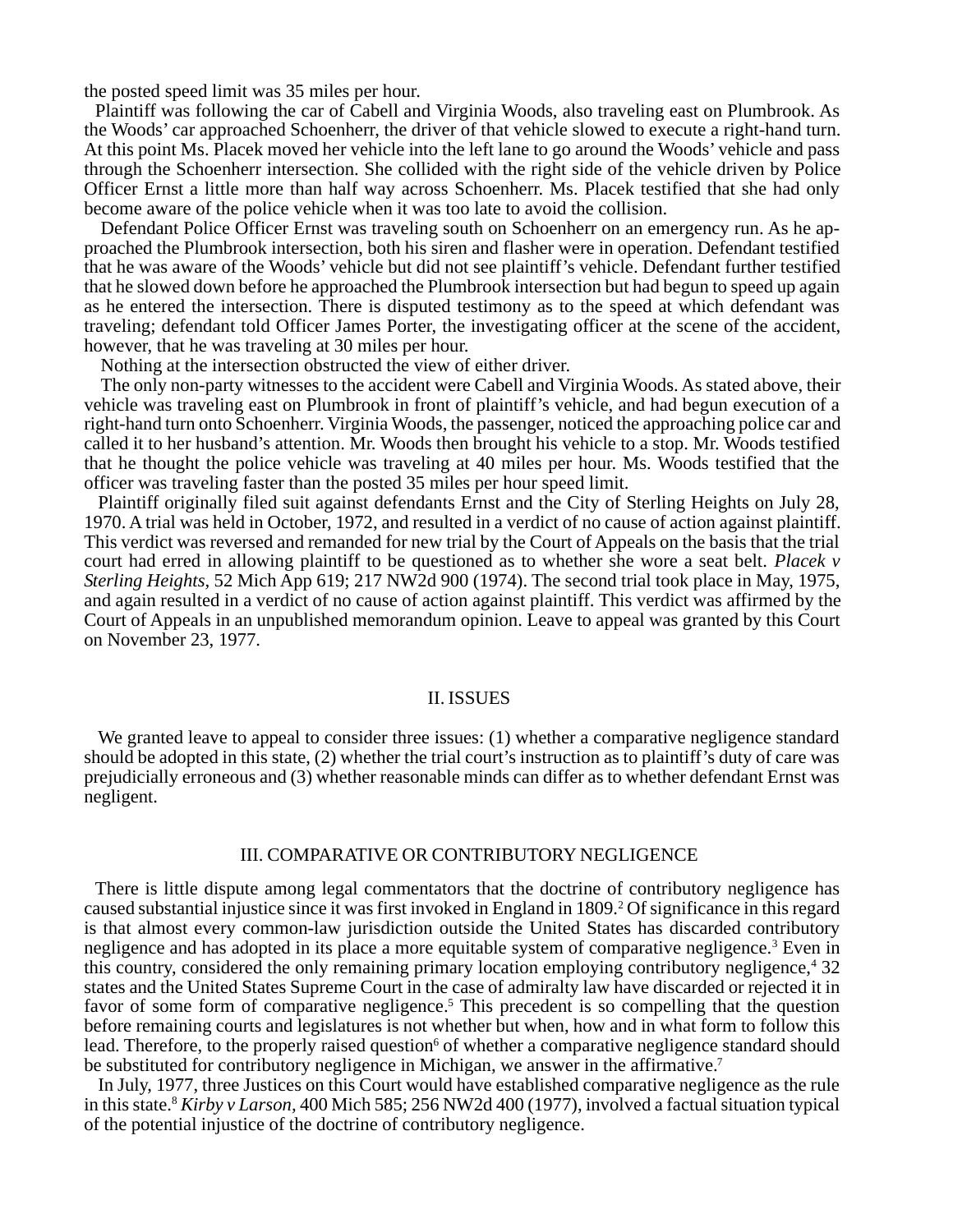In *Kirby,* a defendant, driving north, approached an intersection passing by a car also traveling north which had already come to a stop at the intersection for a changing light. Plaintiff Christine Kirby was a passenger in a car which had been proceeding south on the same street and was stopped at the intersection waiting to make a left-hand turn. Both Kirby and the driver saw the first vehicle come to a stop and anticipated that defendant, then about three or four car lengths back from the intersection, would do the same.

Plaintiff suggested completion of the turn to the driver, although there was some disputed testimony as to whether this suggestion was made after the driver was already turning the wheel of the car, and the driver proceeded to turn. Defendant's car, traveling at 25-30 miles per hour, struck the right rear of the car in which plaintiff was a passenger; plaintiff was thrown from the car and seriously injured.

The trial court instructed the jury on contributory negligence:

"\* \* \* if you find that Christine Kirby was personally and contributorily negligent and such negligence was a proximate cause of the injury and damages alleged by her and in that event Christine Kirby cannot recover from the defendant and your verdict therefore would be for the defendant." *Kirby, supra,* 595.

The jury returned a verdict in favor of defendant.

*Kirby* was heard at this Court by six Justices,<sup>9</sup> and the ultimate disposition included two opinions, each one representing the views of three Justices. The WILLIAMS opinion in *Kirby* found in part III that instructional errors at the trial level required reversal and remand for new trial. Beyond this, through the WILLIAMS opinion, the Chief Justice, Justice LEVIN and Justice WILLIAMS would have adopted comparative negligence as a substitute for contributory negligence in Michigan and would have instituted that doctrine as prevailing on remand.

The three other participating Justices in *Kirby* concurred in part III of the WILLIAMS opinion, finding error below necessitating remand and a new trial. Justice FITZGERALD' S opinion, however, signed by Justices COLEMAN and RYAN, did not find *Kirby* the appropriate vehicle for adopting comparative negligence. That opinion found the record before this Court inadequate because, unlike the instant case, the parties had not fully briefed and discussed the issue.

Because many aspects of comparative negligence were extensively dealt with in *Kirby,* only a brief review of certain of these is necessary. The sub-issues specifically discussed under headings "A", "B" and "C", *infra,* are those raised by the parties. *A. Judicial Adoption of Comparative Negligence*

In part IX of the WILLIAMS opinion in *Kirby, a* brief analysis was made as to the propriety of judicial versus legislative abrogation of contributory negligence and adoption of comparative negligence.

There is no question that both this Court and the Legislature have the constitutional power to change the common law.

"The common law and the statute laws now in force, not repugnant to this constitution, shall remain in force until they expire by their own limitations, or are changed, amended or repealed." Const 1963, art 3, § 7.

This provision has been construed to authorize both judicial change and legislative amendment or repeal. *Myers v Genesee County Auditor,* 375 Mich 1, 7; 133 NW2d 190 (1965).

Further, when dealing with judge-made law, this Court in the past has not disregarded its corrective responsibility in the proper case.

"[O]ur Court has heretofore believed that rules created by the court could be altered by the court. For example, we abrogated the defense of assumption of risk, *Feigner v Anderson,* 375 Mich 23; 133 NW2d 136 (1965), repudiated the doctrine of imputed negligence, *Bricker v Green,* 313 Mich 218; 21 NW2d 105 (1946), eliminated the privity requirement in actions for breach of an implied warranty, *Spence v Three Rivers Builders & Masonry Supply, Inc,* 353 Mich 120; 90 NW2d 873 (1958), overruled the common-law disability prohibiting the wife from suing for the loss of her husband's consortium, *Montgomery v Stephan,* 359 Mich 33; 101 NW2d 227 (1960), overruled the common-law disal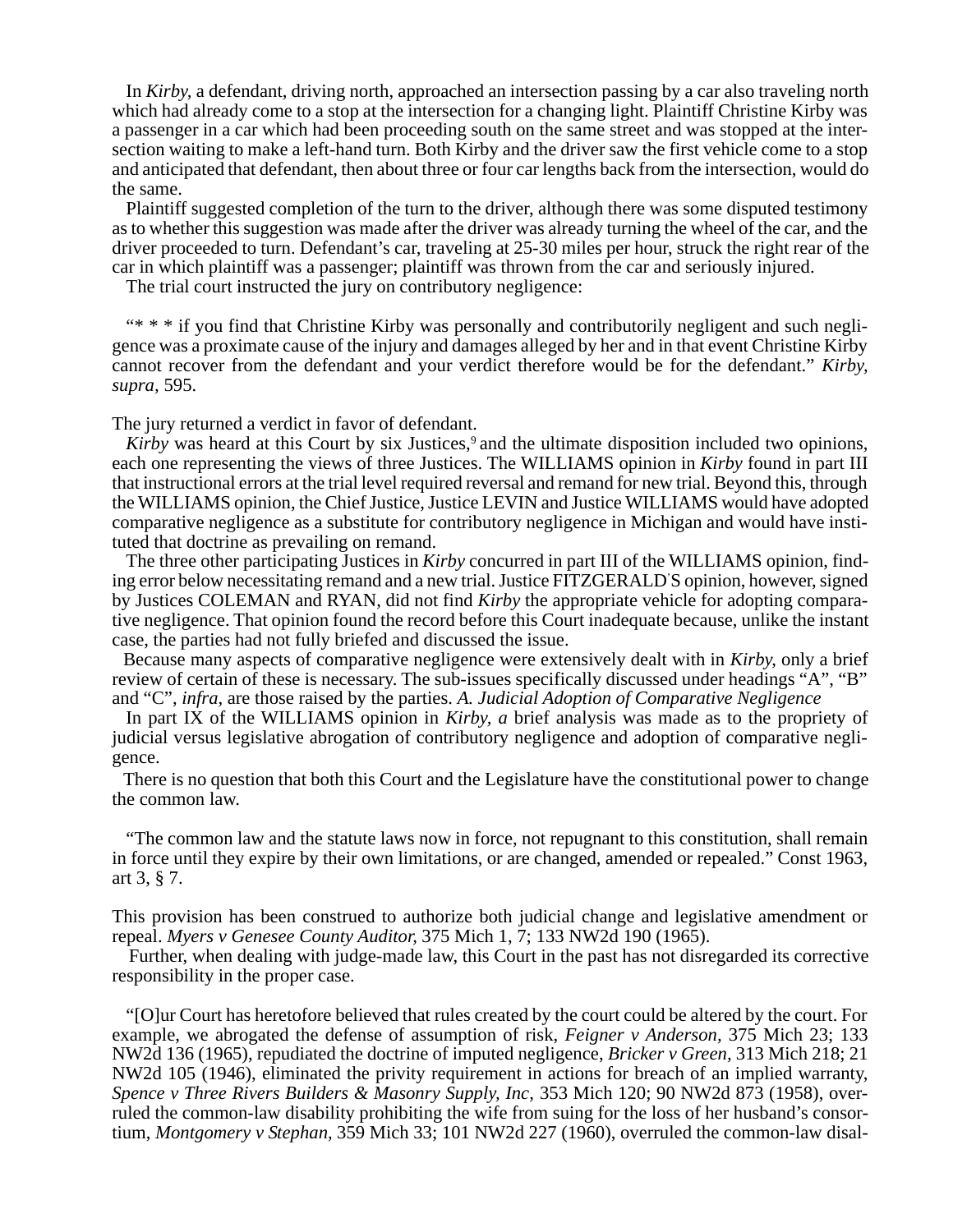lowance of recovery for negligently inflicted prenatal injury, *Womack v Buchhorn,* 384 Mich 718, 724- 725; 187 NW2d 218 (1971); and even eliminated charitable immunity from negligence, *Parker v Port Huron Hospital,* 361 Mich 1; 105 NW2d 1 (1960)." *Kirby,* 625.

The question then is whether a judicial forum is appropriate for adoption of comparative negligence.<sup>10</sup> In three of the states now employing comparative negligence, that rule was judicially adopted: Alaska, *Kaatz v State,* 540 P2d 1037 (Alas,1975); California, *Li v Yellow Cab Co of California,* 13 Cal 3d 804; 532 P2d 1226; 119 Cal Rptr 858 (1975); Florida, *Hoffman v Jones,* 280 So 2d 431 (Fla, 1973).

Points raised against such judicial action include the legislature's superior power of investigation and ability to handle collateral problems as well as the legislature's ability to pass statutes which come into effect at some future date thereby providing notice to the bench and bar of impending change.

However, considerations favoring judicial adoption rather than legislative are equally if not more compelling. Professor Fleming analyzes and ably disputes the three main points often asserted in favor of legislative adoption:

"First is the question which of these two bodies is better equipped to understand the nature and implications of the problem and to make an informed choice from available alternatives. It is fashionable to suppose that the investigatory opportunities of the legislature establish its superior credentials in this respect. \* \* \* *But on the question of contributory negligence, one cannot very well dispute the unique judicial experience and preoccupation \* \* \*.* Moreover, such quantitative data as exist on the impact of comparative negligence on insurance rates [see appendix in *Kirby,* p 651] and on the processing of claims by settlement or resort to court [see appendix in *Kirby,* p 648] are at least as well available to judges as to legislators. \* \* \* Nor should one lightly indulge the fancy that because many legislators have enjoyed legal training, they are therefore as sensitive to the need for reform or as well equipped to pass an independent judgment on this issue as are the courts. In a nutshell, this is preeminently lawyer's law." (Emphasis added.) Fleming, *Foreword: Comparative Negligence at Last—By Judicial Choice,* 64 Calif L Rev 239, 279-280 (1976).

The next point analyzed by Professor Fleming is the assertion of the Legislature's superior ability to enact the primary change and simultaneously anticipate and resolve the numerous details and collateral issues at one time. Professor Fleming cites two points in response.

"First, almost all comparative negligence statutes are \* \* \* in the briefest conceivable form and leave the very same ancillary questions likewise to the courts for future solution. Second, courts can \* \* \* anticipate several of the most important of these questions and thus dispose *[sic]* with the need for having them later explored at the cost of future litigants. Far from deserving rebuke for dealing with hypotheticals, this practice reveals courts as being on occasion at least as well equipped as legislatures in laying down a reasonably comprehensive blueprint of reform." Fleming, *supra,* 281.

### Finally, Professor Fleming analyzes

"the argument that legislative reform can give affected parties time to prepare themselves for the change of law, for example by procuring liability insurance and by adjusting cost calculations. Thus, statutes abrogating charitable and other immunities have commonly postponed their commencement for that purpose. But courts also have long broken with the Blackstonian fiction that judicial decisions must necessarily be retroactive in operation because they merely declare what the common law should always have been discovered to be." Fleming, *supra,* 281.

As is indicated by the above analysis, although the courts have not been the primary agencies for adoption of comparative negligence, they are certainly in as good, if not better, a position to evaluate the need for change, and to fashion that change.

Further, as to the final point raised by Professor Fleming regarding the need for advance warning, this is uniquely satisfied in this jurisdiction because the bench and bar were put on notice a year and a half ago when three members of this Court advocated adoption of comparative negligence in *Kirby, supra.*<sup>11</sup>

With all these factors in mind, we find adoption of comparative negligence is consistent with this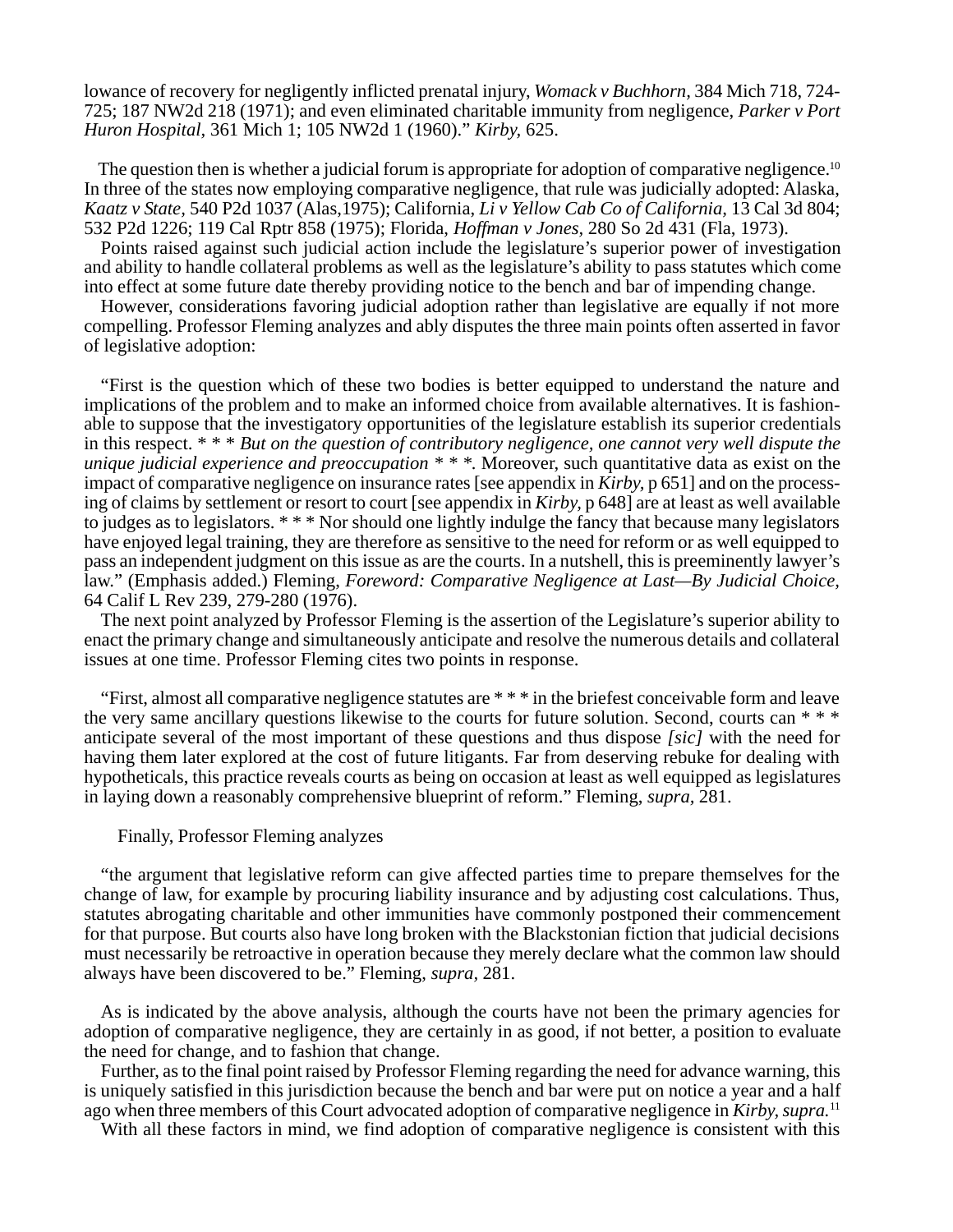Court's responsibility to the jurisprudence of this state.

### *B. Appropriate Form of Comparative Negligence*

Extensive discussion in the WILLIAMS opinion in *Kirby* was devoted to an analysis of the most appropriate form of comparative negligence to adopt. *Kirby,* 629-645. Since that time, we have not altered our view that the doctrine of "pure" comparative negligence most nearly accomplishes the goal of a fair system of apportionment of damages. "Only pure comparative negligence truly distributes responsibility according to fault of the respective parties." Schwartz, Comparative Negligence (Indianapolis: Allen Smith Co, 1974), § 21.3, p 347.

As stated in *Kirby,*

"We are convinced, as was the United States Supreme Court and the other courts which have adopted the comparative negligence doctrine, that the 'pure' form is preferable to any other.

"The `pure' form does not `unjustly enrich' anyone. For example, if an accident is wholly the fault of one party, then that party would not, of course, recover damages. If an injured plaintiff was 51% to blame, there still remains 49% of the fault which was not plaintiff's, and for which therefore the person who caused that much of the injury should be liable.

"The rule preventing recovery if plaintiff's negligence exceeds 50% of the total fault is just as arbitrary as that which completely denies recovery. Is the person who is 49% negligent that much more deserving than the one who is 51% negligent?

"We acknowledge that even under the `pure' form of comparative negligence there will be appeals concerning the percentage of award, but it is undoubtedly more compelling to appeal when you have been awarded nothing than when you have received some compensation. However, just as we did not reach our decision on contributory negligence because of the anticipated number of case filings, we will not reach our decision on the form of comparative negligence because of an equally unpredictable element, the anticipated number of appeals.

"Commentators acknowledge that the hybrid 50% rule leads to strange results.

\* \* \* \*

"What the hybrid rule does in fact is not eliminate contributory negligence, but merely lower the barrier.

"The doctrine of pure comparative negligence does not allow one at fault to recover for one's own fault, because damages are reduced in proportion to the contribution of that person's negligence, whatever that proportion is. The wrongdoer does not recover to the extent of his fault, but only to the extent of the fault of others. To assume that in most cases the plaintiff is more negligent than the defendant is an argument not based on equity or justice or the facts. What pure comparative negligence does is hold a person fully responsible for his or her acts and to the full extent to which they cause injury. That is justice.

"This is the system of comparative negligence judicially adopted in Florida, California, Alaska, and by the United States Supreme Court to replace the equal division rule in admiralty actions. It is the system in the FELA, the Merchant Marine Act, the Jones Act, and Death on the High Seas Act. It is simplest to administer where multiple defendants are concerned. The system in operation has not led ` to runaway verdicts for negligent plaintiffs'. Schwartz, Treatise, § 3.2, p 52.

 "We recognize that the 50% system has been the most popular among those legislatively adopted. Schwartz, § 3.5, p 73. But it is not the system which we believe will really do justice." (Footnotes omitted.) *Kirby,* 642-645.

Recognizing this same rationale, we now adopt the pure form of comparative negligence.<sup>12</sup> Hereafter, a special verdict shall be used in any negligence case where the negligence of the plaintiff is at issue. $13$ 

### *C. Appropriate Application*

The extent of application of the new rule announced today remains to be determined. Although there are a great variety of ways in which a new rule of law may be given effect, application normally falls within one of three main categories. A new rule can be (1) made applicable to all cases in which a cause of action has accrued and which are still lawfully pending and all future cases, (2) made applicable to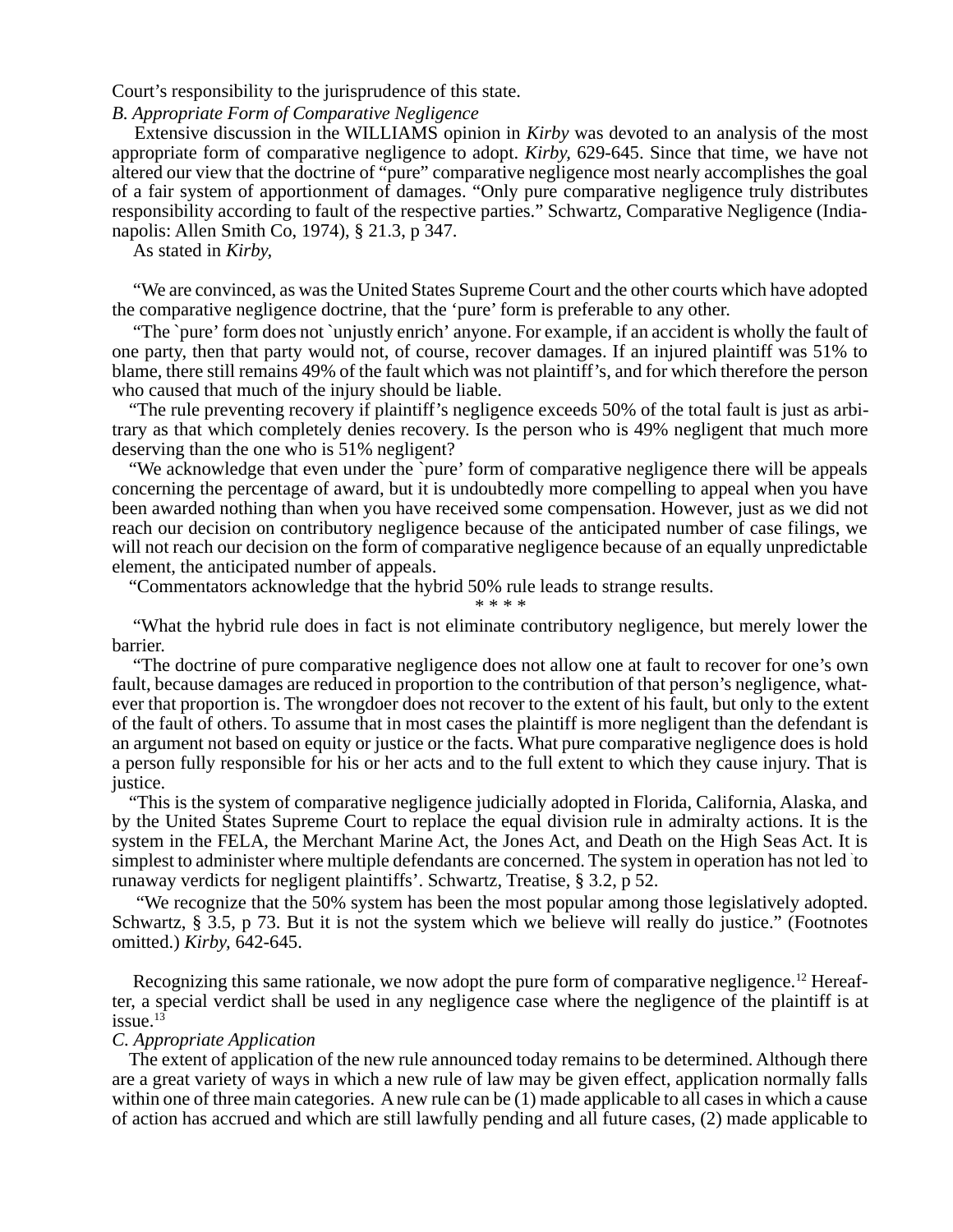the case at bar and all future cases or (3) made to exclude the case at bar but be made applicable to all cases to be filed hereafter or after an arbitrary control date specified herein. See *Myers v Genesee County Auditor,* 375 Mich 1, 11; 133 NW2d 190 (1965).

In *Li v Yellow Cab Co of California, supra,* 829, the California Supreme Court gave limited retroactive effect to its adoption of comparative negligence. The court stated that its opinion would be "applicable to all cases in which trial has not begun before the date this decision becomes final in this court, but \* \* \* it shall not be applicable to any case in which trial began before that date (other than the instant case)—except that if any judgment be reversed on appeal for other reasons, this opinion shall be applicable to any retrial."

The Alaska Supreme Court in *Kaatz v State, supra,* 1050, applied its opinion adopting comparative negligence as follows:

 "The rule will, of course, apply in the retrial of the case in which we have reversed the judgment today. It will also apply to any case in which the trial commences after the date of this opinion. In any case pending on direct appeal in which the application of the comparative negligence rule was requested or asserted in the trial court, and in which the request or assertion was preserved as a ground for appeal, there shall be a retrial under the principle of comparative negligence. Our holding today will be applicable to any trial which has commenced, but has not been submitted for decision by the trier of fact, and in which prior to submission to the trier of fact for decision there has been a request or an assertion that the rule of comparative negligence should be applied."

Finally, the Florida Supreme Court, in its opinion adopting comparative negligence, *Hoffman v Jones, supra,* 440, held that the

"\* \* \* opinion shall be applied as follows:

1. As to those cases in which the comparative negligence rule has been applied, this opinion shall be applicable. [In *Hoffman,* before the case reached the Florida Supreme Court, the District Court of Appeal had adopted comparative negligence.]

2. As to those cases already commenced, but in which trial has not yet begun, this opinion shall be applicable.

3. As to those cases in which trial has already begun or in which verdict or judgment has already been rendered, this opinion shall not be applicable, unless the applicability of the comparative negligence rule was appropriately and properly raised during some stage of the litigation.

4. As to those cases on appeal in which the applicability of the comparative negligence rule has been properly and appropriately made a question of appellate review, this opinion shall be applicable.

5. This opinion shall be applicable to all cases commenced after the decision becomes final."

The long-standing rule of law has been in favor of full retroactivity. See *Kuhn v Fairmont Coal Co,* 215 US 349, 372; 30 S Ct 140; 54 L Ed 228 (1910); *Donohue v Russell,* 264 Mich 217, 219; 249 NW 830 (1933); 20 Am Jur 2d, Courts, § 233, p 562. However, more frequently courts are favoring more flexible approaches which allow determinations on a case-by-case basis.

"The determination of whether an overruling decision shall be applied retroactively or prospectively, is a matter left to state courts for determination on a case-by-case basis. As the Alaska Supreme Court noted:

"<sup>A</sup> state supreme court has unfettered discretion to apply a particular ruling either purely prospectively, purely retroactively, or partially retroactively, limited only "by the juristic philosophy of the judges \* \* \*, their conceptions of law, its origin and nature." The decision is not a matter of law but a determination based on weighing the merits and demerits of each case. Consideration is given to applying a ruling prospectively "whenever injustice or hardship will thereby be averted." ' *Warwick v State ex rel Chance,* 548 P2d 384, 393-394 (Alas, 1976)." *Jones v Watson,* 98 Idaho 606, 608; 570 P2d 284 (1977).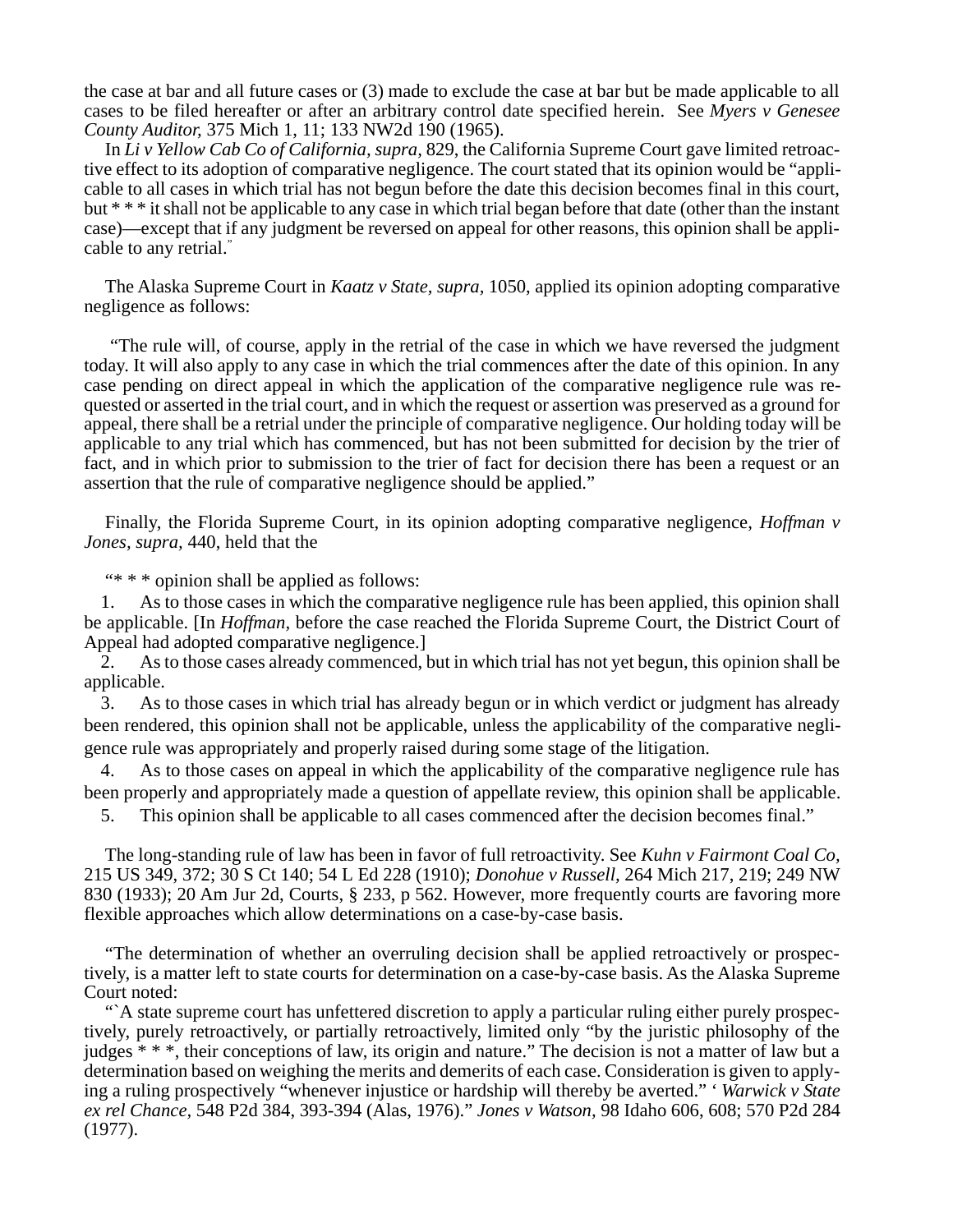See, also, *State ex rel Washington State Finance Committee v Martin,* 62 Wash 2d 645, 673; 384 P2d 833, 849 (1963). This Court has also recognized the principle,

"This Court has overruled prior precedent many times in the past. In each such instance the Court must take into account the total situation confronting it and seek a just and realistic solution of the problems occasioned by the change.

\* \* \*

"It is evident that there is no single rule of thumb which can be used to accomplish the maximum of justice in each varying set of circumstances. The involvement of vested property rights, the magnitude of the impact of decision on public bodies taken without warning or a showing of substantial reliance on the old rule may influence the result." *Williams v Detroit,* 364 Mich 231, 265-266; 111 NW2d 1 (1961) (opinion of Justice EDWARDS in which Justices TALBOT SMITH, T. M. KAVANAGH and SOURIS concurred).

The benefit of flexibility in opinion application is evident. If a court were absolutely bound by the traditional rule of retroactive application, it would be severely hampered in its ability to make needed changes in the law because of the chaos that could result in regard to prior enforcement under that law. When this Court overruled the doctrine of imputed negligence in *Bricker v Green,* 313 Mich 218, 236; 21 NW2d 105 (1946), that decision was applied to pending and future cases. Without the flexibility to so apply the decision, it would be unlikely that much needed change could be effectuated in this state.

We now turn to the question of the proper application in the instant case. In *Kirby, supra,* 645, the WILLIAMS opinion would have followed a course of applying comparative negligence, "\* \* \* to the instant case and all cases filed after the date of this decision, where the negligence of plaintiff is an issue \* \* \*". For two reasons we now find a slightly broader application to be proper.

First, affording limited retroactive effect to the better rule of comparative negligence will not unjustly burden litigants of this state. The limited retroactive application in *Bricker, supra* (to pending as well as future cases), could not work a hardship because there could be no detrimental reliance on the doctrine of imputed negligence.14 By way of contrast, in *Parker v Port Huron Hospital,* 361 Mich 1; 105 NW2d 1 (1960), this Court overturned the doctrine of charitable immunity. We refused to give that decision any retroactive effect because of possible detrimental reliance placed upon that doctrine by charitable hospitals.

"In the interests of justice and fairness, in view of the new ruling and the reliance that some, albeit few, charitable, nonprofit hospital corporations may have placed on the old ruling, and may have failed to protect themselves by the purchase of available insurance, we believe the new rule should apply to the instant case and to all future causes of action arising after September 15, 1960, the date of the filing of this opinion." *Parker, supra, 28.*

Unlike *Parker,* no similar injustice could result by according some retroactive effect to the instant decision.

It is the second and we believe more unique factor, however, which encourages us to accord a limited retroactive application similar to that accorded by the three other state supreme courts faced with this specific issue.

Since July, 1977, the bench and bar of this state have had clear notice that three Justices of this Court were ready to adopt comparative negligence and that three others might be willing in another case. Since the issuance of *Kirby,* members of the bar of this state have diligently argued the issue on behalf of their clients. At this Court alone we presently have three cases being held pending this decision in which comparative negligence was raised and argued.<sup>15</sup> If no retroactive application is accorded our decision today, the fortuity that the instant plaintiffs' case was the first to arrive at this Court would be the sole determinant of who would benefit from the fairer doctrine of comparative negligence. This would be true despite the fact that many litigants had exercised the same diligence exercised by the instant plaintiffs in raising the issue.

Therefore, we hold the rule announced today applicable to the instant case and all appropriate cases in which trial commences after the date of this opinion including those in which a retrial is to occur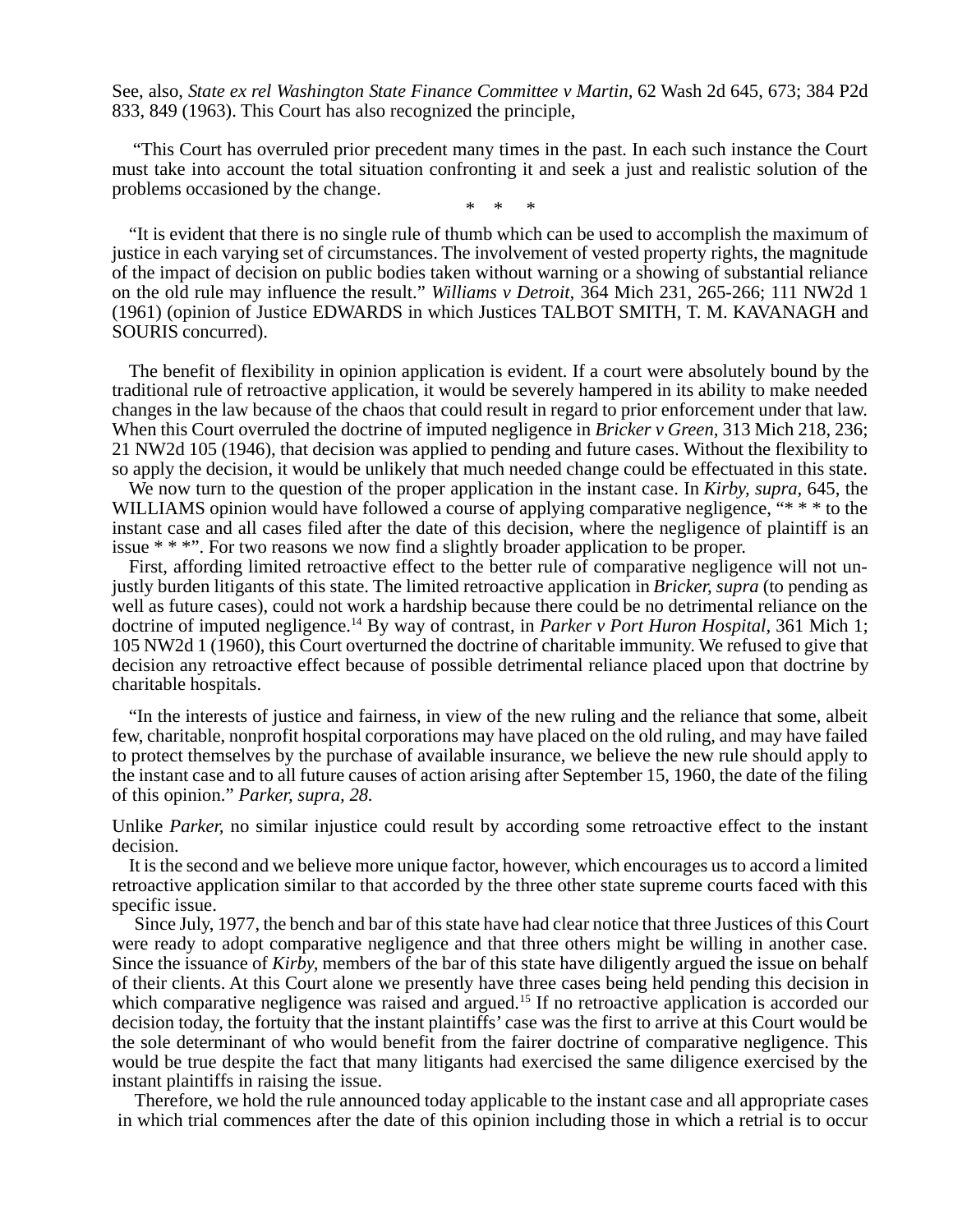because of remand on any other issue. Further, we find comparative negligence applicable to any case presently pending on appeal in which application of the doctrine was requested at the trial court and the issue preserved for appeal. Finally, comparative negligence shall be the applicable rule in any case commenced but not submitted to the trier of fact prior to the date of this decision, but in no case shall it apply unless there is an appropriate request by counsel prior to submission to the trier of fact.

### IV. INSTRUCTION ON PLAINTIFF' S DUTY OF CARE

The trial court gave the following instruction to the jury regarding plaintiff's duty of care:

" Now, I want to instruct you jurors that the Supreme Court has said that a so-called right of way is not an assurance of safety, and does not grant an absolute right of way under all conditions. The driver on the street who does have a so-called right of way is still required to exercise due care in driving his car, or her car, in view of the conditions as they existed at that time. The driver on a favored highway, the superior highway, has a right to assume that other drivers will obey properly erected traffic signs, *but you must keep in mind here that this accident is with an authorized emergency vehicle which had a right under certain conditions to violate an erected traffic sign. The driver on a through highway may not proceed blindly. The driver is required to remain alert to hazards on the highway and to make reasonable observations of other drivers approaching the intersection and must keep such lookout ahead and to the sides of intersecting highways as a reasonably, prudent, careful person would do in order to discover possible dangers, and he must act carefully with the same care that the ordinary careful and prudent person would act upon the existing conditions that then existed."* (Emphasis added.)

At trial plaintiff's counsel objected to the instruction on the ground that plaintiff

"had no duty to look to either direction, but had a right to assume other vehicles were going to assume *[sic]* her the right of way until she knew or should have known that another vehicle was going to interfere with her right of way."

There are several statutes relevant to the resolution of this issue. One is MCL 257.649(f); MSA 9.2349(f), which gives the driver on a through street the right of way paramount to a driver traveling on a stop street,

"Except when directed to proceed by a police officer, *the driver of a vehicle approaching a stop intersection indicated by a stop sign shall stop before entering* the crosswalk on the near side *of the intersection \* \* \*."*(Emphasis added.)

Cases interpreting this statute have held that the standard of care to which the favored driver (driver with the right of way) must adhere is a standard of reasonable or due care under the circumstances. See *Koehler v Thom,* 285 Mich 593, 598; 281 NW 336 (1938); *Beauchamp v Olsen,* 42 Mich App 323, 325; 201 NW2d 677 (1972). What is reasonable on the part of the favored driver has been further refined.

*"[T]he operator of an automobile proceeding through an intersection controlled by a traffic signal is under no duty to make an independent determination as to whether the traffic approaching a red light will stop.* In such a situation the operator of an automobile is not required to observe traffic approaching a red light to determine whether it is safe to proceed. The driver can justifiably rely on what all have come to expect—that traffic approaching a red light will stop.*" Buchholtz v Deitel,* 59 Mich App 349, 352; 229 NW2d 448 (1975).<sup>16</sup> (Emphasis added.)

This reliance, of course, does not absolve the favored driver from the need to exercise due care. See *Beauchamp v Olsen,* 42 Mich App 323; 201 NW2d 677 (1972).

Other statutes must also be considered when, as in the instant case, there is an authorized emergency vehicle involved. MCL 257.653; MSA 9.2353 states in relevant part,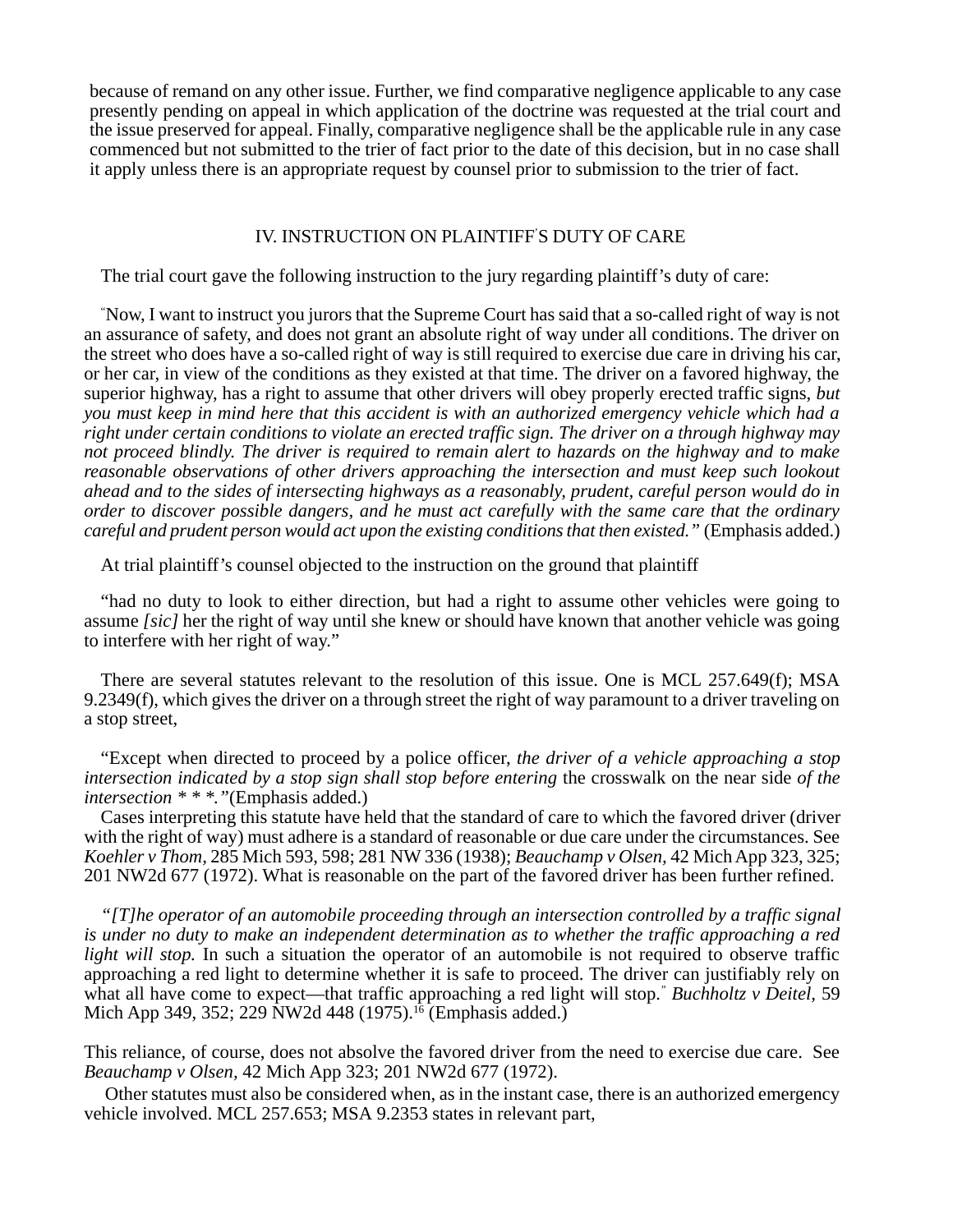"(a) Upon the immediate approach of an authorized emergency vehicle \* \* \*

\* \* \*

"1. The driver of every other vehicle shall yield the right of way  $* * *$ 

\* \* \*

"(b) *This section shall not operate to relieve the driver of an authorized emergency vehicle from the duty to drive with due regard for the safety of all persons using the highway.*" (Emphasis added.)

Further, MCL 257.603; MSA 9.2303, states in relevant part,

"(c) The driver of an authorized emergency vehicle may:

\* \* \*

*"2. Proceed past a red or stop signal or stop sign, but only after slowing down as may be necessary for safe operation.*

*"3.* Exceed the prima facie speed limits so long as he does not endanger life or property." (Emphasis added.)

Under these statutes it is clear that defendant, like plaintiff, is not absolved of the duty to drive "\* \* \* with due regard for the safety of others *\* \* \* ". Kalamazoo v Priest,* 331 Mich 43, 48; 49 NW2d 52 (1951). Neither plaintiff nor defendant, therefore, had an absolute right to proceed blindly.

We must now determine if the instruction as framed by the trial court correctly set forth the law as to plaintiff's duty of care.

In 1937 this Court was faced with a case similar to the one at bar, *Lansing v Hathaway,* 280 Mich 87; 273 NW 403 (1937). In that case a fire truck owned by the city of Lansing proceeded through a red stop light while on an emergency run. The fire truck was struck by defendant' s vehicle which was proceeding under benefit of a green light. The city brought suit to recover its damages in repair of the truck and cure of the injured firefighters. The visibility was reduced in that case by a severe rain storm.

The plaintiff city appealed a bench trial judgment in favor of defendant.

This Court, relying on a city ordinance which was consistent with the present statutes on emergency vehicles, set forth the applicable standard.

"We assume, for the purposes of decision, that, under the city ordinance, the fire truck, as an emergency vehicle responding to a fire alarm, had a right to run the red light upon giving `audible signal' and having reasonable regard for the safety of others. *Defendant had a right, under permission of the green light, to cross the intersection unless, by the reasonable exercise of the senses of sight and hearing, he should have noticed or heard warning to the contrary."* (Emphasis added.) *Hathaway, supra, 89.*

This same standard was upheld by this Court in *Holser v Midland,* 330 Mich 581, 584; 48 NW2d 208 (1951), and by the Court of Appeals in *Keevis v Tookey,* 42 Mich App 283, 287; 201 NW2d 661 (1972).

We again affirm the correctness of the *Hathaway* standard to the effect that the driver traveling on a through street, as against an emergency vehicle, has a right to cross the intersection unless, by the reasonable exercise of the senses of sight and hearing, he or she should have noticed or heard warning to the contrary.

As quoted above, in instructing as to plaintiff's duties, the court stated:

"The driver on a through highway may not proceed blindly. *The driver* [Placek] *is required to remain alert to hazards on the highway and to make reasonable observations of other drivers approaching the intersection and must keep such lookout ahead and to the sides of intersecting highways as a reasonably, prudent, careful person would do in order to discover possible dangers, and he must act carefully* with the same care that the ordinary careful and prudent person would act upon the existing conditions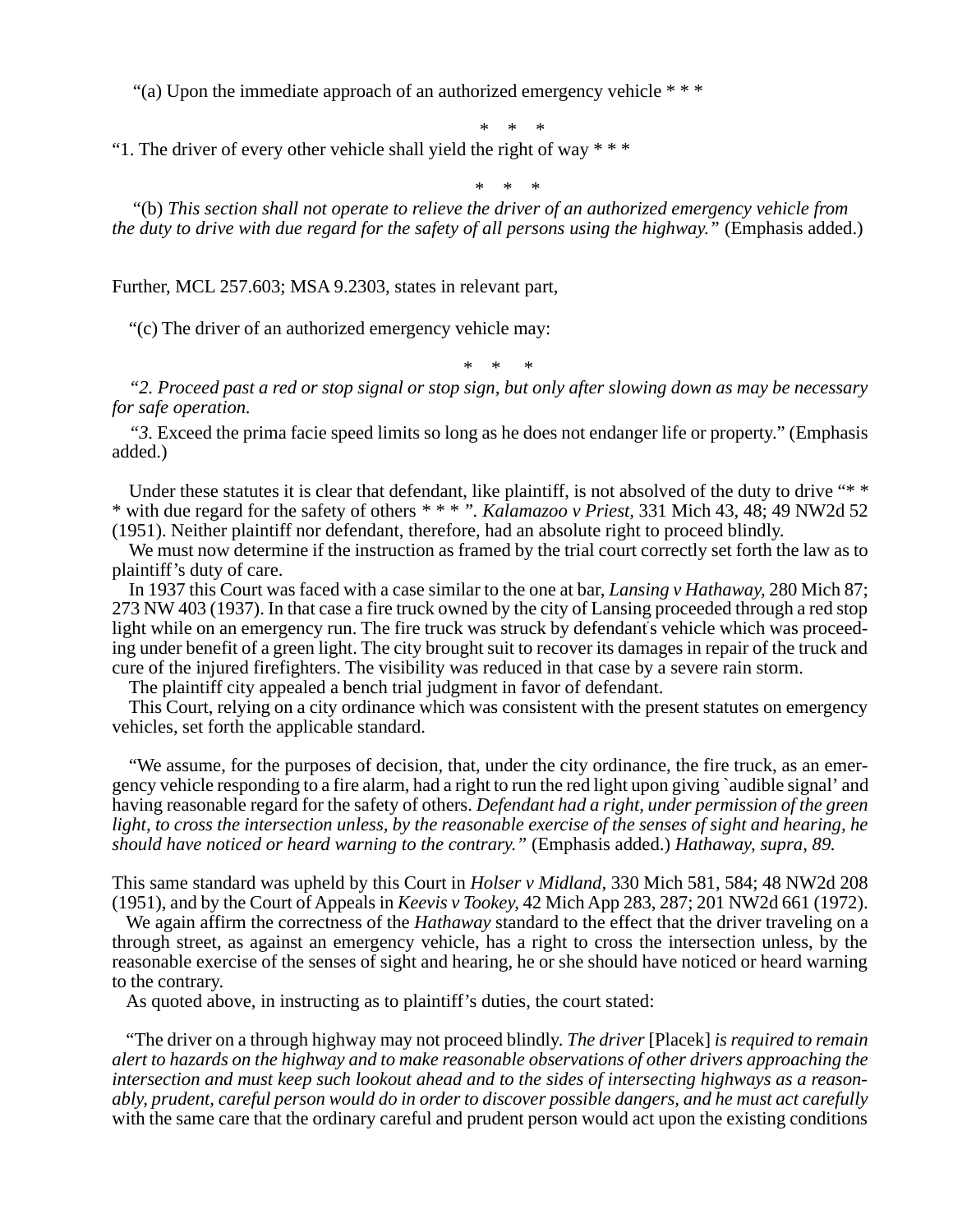that then existed."

We find the instructions on the whole to be unfairly and erroneously weighted against plaintiff.

Under the law of this state, plaintiff could proceed unless, by the reasonable exercise of sight and hearing, she *should* have noticed or heard warning to the contrary. *Hathaway, supra,* 89. Reasonable exercise includes a duty to be "fairly alert as to potential dangers that may be readily seen or heard". *Holser, supra,* 584. There is a discernible difference between remaining *fairly* alert to *readily cognizable* potential dangers which she should have noticed or heard under *Holser* and *Hathaway,* and being "required to remain alert to hazards". While the specific language "required to remain alert to hazards" appears in *Krause v Ryan,* 344 Mich 428; 74 NW2d 20 (1955), the language in *Krause* is simultaneously tempered by other language similar to that required by *Hathaway.*<sup>17</sup>In the instant case there was no such tempering to place plaintiff's duty in the proper perspective.

Similarly, authority for the trial court's instruction that the favored driver,

*"\* \* \* must keep such lookout ahead and to the sides of intersecting highways as a reasonably prudent careful person would do in order to discover possible dangers, and he must act carefully* with the same care that the ordinary careful and prudent person would act upon the existing conditions, that then existed" (emphasis added),

appears in the case of *Arnold v Krug,* 279 Mich 702, 708; 273 NW 322 (1937). Again, however, the language only appears within the context of other qualifying language.<sup>18</sup>

Adding to the unfair impact of the instruction regarding plaintiff's duties is the fact that the trial court stated in relation to plaintiff and in the course of the objected-to instruction, that the "driver on a through highway may not proceed blindly". Although the same is true as the law of this jurisdiction applies to the driver of an emergency vehicle, no similar instruction was given as to defendant.

We find the instructions as given constitute error because they unfairly represent the law as to plaintiff's duties.19 The fact that they do not sufficiently define defendant's duties is not a specific basis for this appeal and is merely noted to preclude similar error and further prolongation of this litigation.

### V. DEFENDANT' S NEGLIGENCE

Prior to the trial court's submission of the instant case to the jury, counsel for plaintiffs moved for a directed verdict on the issue of defendant's negligence. The motion was denied by the trial court.

Plaintiffs claim at this Court that the denial of this motion constituted error because the evidence presented below clearly established that the defendant failed to exercise due care prior to entering the intersection. Plaintiffs contend that this negligence is evidenced by defendant's excessive speed and by defendant's act of merely glancing to his right and then observing only the Woods' vehicle. This issue need not long detain us.

It is clear from the testimony that the speed at which defendant Ernst was traveling is in dispute. Virginia Woods testified that defendant was exceeding the 35-mile-per-hour speed limit, Cabell Woods testified that defendant was traveling at 40 miles per hour, and Officer Ernst told Officer James Porter, the investigating officer at the scene of the accident, that he was traveling at 30 miles per hour. (See Part I, *supra.)*

Further support for a finding of the existence of a dispute as to both speed and whether defendant did reasonably attempt to observe the surrounding traffic is found in the deposition of defendant Ernst which was read into the record at trial. During that deposition, the following exchange occurred:

"Q. \* \* \* Now, when you entered the intersection did you make an observation of the intersection before you entered it to see if there was any other traffic approaching either from the east or west on Plumbrook?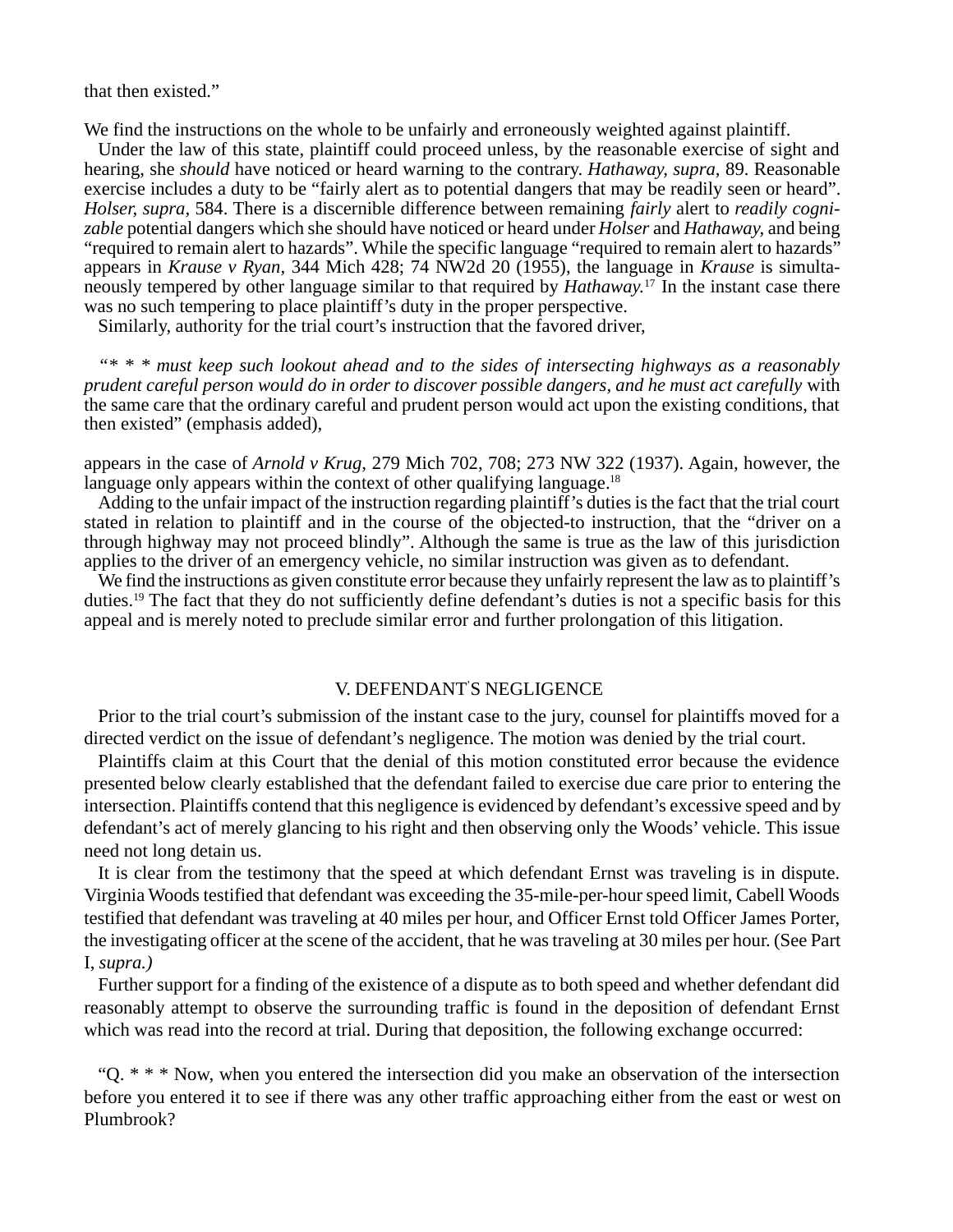"A. I observed the intersection as a whole, yes, sir.

"Q. And all you saw was this one car?

"A. Yes, sir.

"Q. Now, as you entered the intersection did you make an observation to the right or to the left to see if there was any traffic approaching?

"A. I was primarily interested in that car [Woods' vehicle]. No traffic to the left, or southwest of Schoenherr on Plumbrook, and I was primarily interested to make sure that this car that was at the stop sign remained stopped, wouldn't pull out in front of me any further.

"Q. Did you make an observation as you entered the intersection to the right to see if there was any other traffic approaching from the west traveling east on Schoenherr?

"A. Yes, sir.

\* \* \*

"Q. Let me ask you this: When you stated you were slowing down to enter the intersection of Plumbrook, knowing that Plumbrook was a through street, how much did you slow your car down to?

"A. Like I say, a rolling speed.

"Q. What would that be, rolling speed?

"A. 5 miles, 6, 8 miles an hour, something like that.

"Q. As you approached this intersection of Plumbrook you decelerated your car, braked your automobile until you got down to a speed where you could stop if there was any traffic coming from the east or west on Plumbrook?

"A. Yes, sir.

\* \* \*

"Q. Approximately?

"A. Hard to say, 8, 10 miles an hour, somewhere in there, just a rough estimate.

\* \* \*

"Q. But it wasn't 30 miles an hour?

"A. To my knowledge, no, sir."

Although it is undisputed that defendant did not observe plaintiffs' vehicle, there remains a question of fact as to whether the failure to observe plaintiffs' car constituted negligence because of the existence of another potential danger—the Woods' vehicle.

Plaintiffs claim however, under authority of *Kalamazoo v Priest,* 331 Mich 43; 49 NW2d 52 (1951), that defendant's negligence is established. In *Priest,* the city sued a driver who had collided with a fire truck under circumstances similar to the instant case except for the fact that the firefighter driving the truck had seen defendant's car and had sped up in an effort to pass ahead and avoid the accident. Based on the defense of contributory negligence, the trial court directed a verdict in favor of defendant. This Court affirmed because

"plaintiff's driver did not make proper observation nor see seasonably what was plainly there to be seen so as to be able to form a reasonable belief as to whether he could proceed into the intersection in safety." *Priest, supra,* 47.

The emergency vehicle statute operative in *Priest* required the exercise of due regard for the safety of others; plaintiff's driver, as a matter of law, was held to have violated that statute.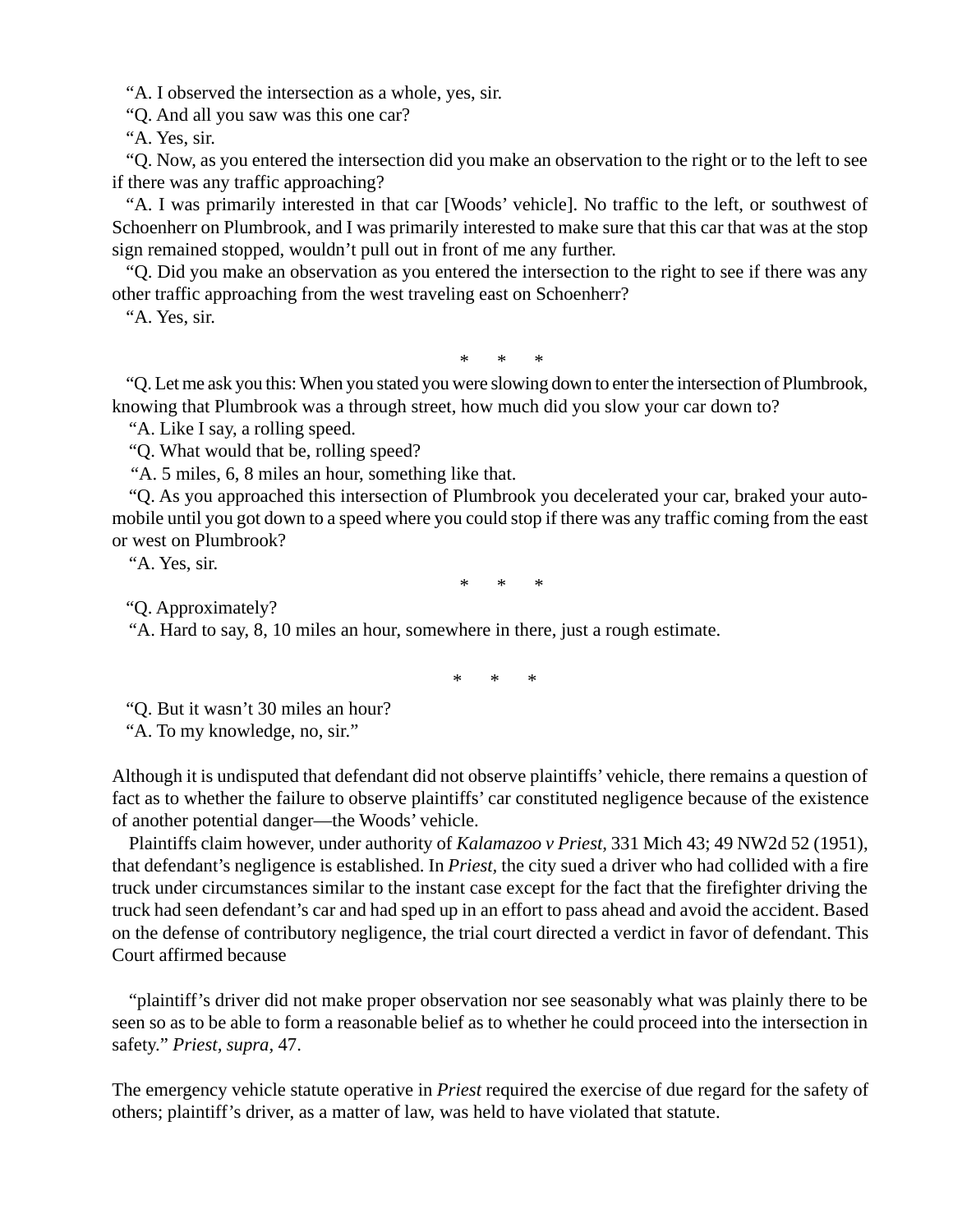"Inasmuch as the statute has not relieved drivers of fire trucks from the same duties to maintain a lookout, to see and heed what is present to be seen, and, on the basis of such observation, to form a reasonable belief that it is safe to proceed, it follows inescapably that plaintiff's driver must likewise be held to have been guilty of contributory negligence as a matter of law, barring plaintiff's right to recovery." *Priest, supra,* 48.

We find *Priest* distinguishable on two grounds. First, in the instant case there remains a question of fact as to the speed at which defendant was traveling. The issue of defendant's speed is part of plaintiffs' proofs as to defendant's negligence. Second, as stated above, there remains a question of fact as to whether the failure to observe plaintiffs' vehicle was negligent because defendant was focusing his attention on the Woods' vehicle which could rightfully be considered a potential danger.

We, therefore, agree with the trial court as to this issue. We cannot say, as a matter of law, that defendant breached his duty to proceed with due regard for the safety of others. The issue must be determined by the trier of fact.

### VI. CONCLUSION

The doctrine of contributory negligence in Michigan is hereby replaced with the more just and equitable doctrine of comparative negligence to be applied in the limited retroactive manner discussed in Part III C, supra.

We find error in the trial court's jury instruction as to plaintiff's duty of care but affirm the decision of the trial court that defendant's negligence is a question of fact to be decided by the trier of fact.

Reversed and remanded for new trial. Costs to plaintiffs.

LEVIN and BLAIR MOODY, JR., JJ., concurred with WILLIAMS, J.

KAVANAGH, J. I concur in the opinion but not in the matter contained in the appendix.

### APPENDIX

Until such time as this Court promulgates Standard Jury Instructions, the following suggested alternative instructions, or any other appropriate instructions, may be used in any negligence case where the negligence of the plaintiff is at issue. The suggested alternative instructions are intended for use in those situations where one plaintiff, one defendant and one claim are involved. Appropriate modifications would be necessary in more complicated fact situations (e.g., multiple tortfeasors, counterclaims or cross-claims).

 Hereafter, a special verdict shall be used in any case where the negligence of the plaintiff is at issue. Suggested alternative special verdict forms for use in cases involving one plaintiff, one defendant and one claim are set forth below. Again, modifications would be necessary in more complicated situations.

 Additional guidelines for jury instructions and special verdict forms may be found in the case law, statutes, court rules and instructions of those states which have already adopted pure comparative negligence (Alaska, California, Florida, Mississippi, New York, Rhode Island and Washington).

### *Alternative Suggested Jury Instructions*

(The following instructions should be preceded by the usual legal definitions of such terms as neg-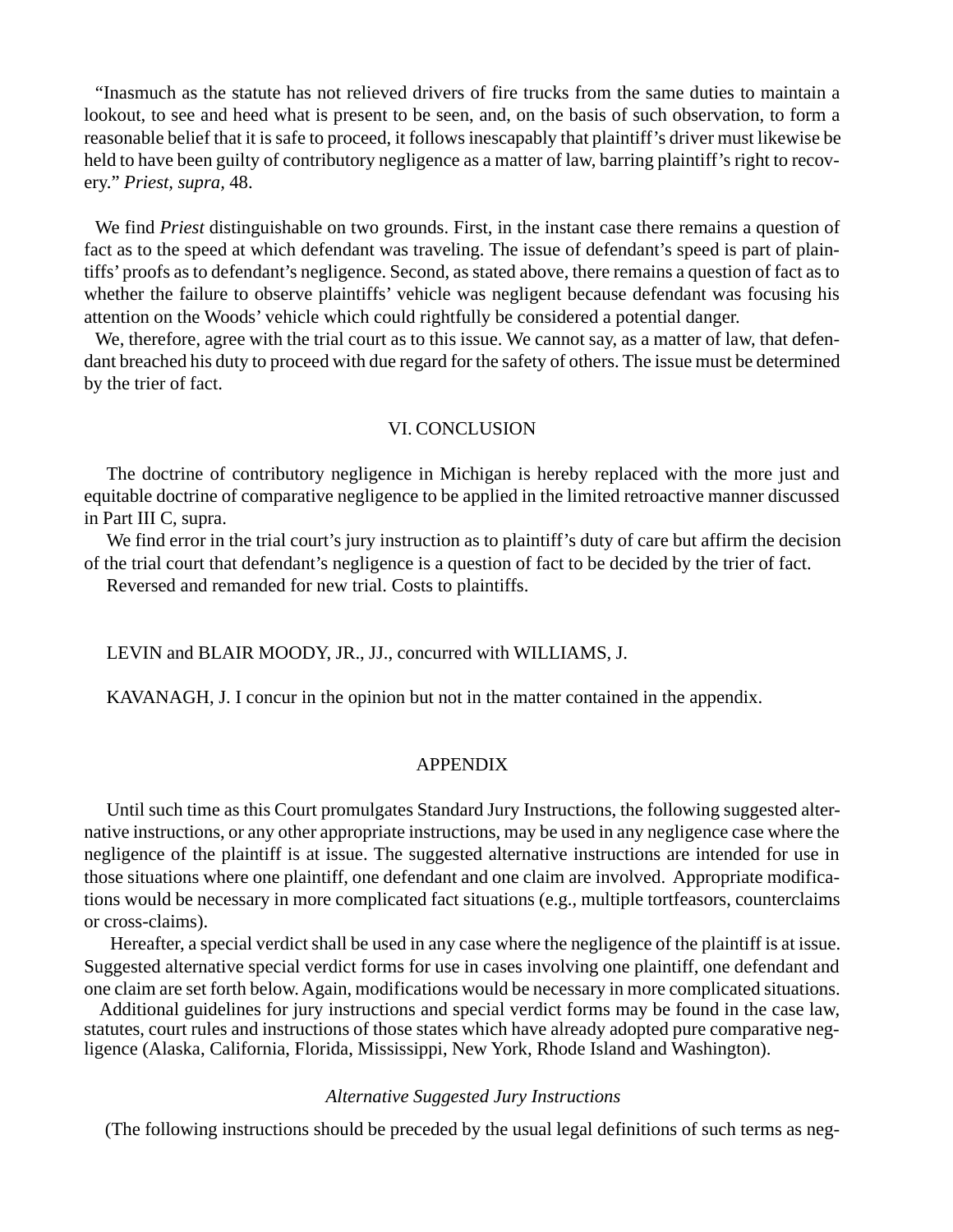ligence and proximate cause.)

*1.* If you find that the defendant was not negligent or that the defendant's negligence was not a proximate cause of the plaintiff's injury, you will find for the defendant.

2. If you find that defendant was negligent and that defendant's negligence was a proximate cause of plaintiff's injury, then you shall determine the total amount of plaintiff's damages.

3. You must then determine whether plaintiff was also negligent and whether plaintiff's negligence was a proximate cause of his/her injury. If you find that plaintiff was not negligent or if plaintiff' s negligence was not a proximate cause of his/her injury, then you will render a verdict for plaintiff in the full amount of his/her damages.

4. If you find that each party was negligent and that the negligence of each party was a proximate cause of the plaintiff's injuries or damages, then you must determine the degree of such negligence, expressed as a percentage, attributable to the plaintiff. Negligence on the part of the plaintiff does not bar recovery by the plaintiff against the defendant. However, the percentage of negligence attributable to the plaintiff will be used by the court to reduce the amount of damages which you find to have been sustained by the plaintiff. *[Alternative instruction No. 4 for use with Alterative Suggested Special Verdict Form No. II:*

4. If you find that each party was negligent and that the negligence of each party was a proximate cause of the plaintiff's injuries or damages, then you must determine the degree of such negligence, expressed as a percentage, attributable to the defendant. Negligence on the part of the plaintiff does not bar recovery by the plaintiff against the defendant. However, only the percentage of negligence attributable to the defendant will be used by the court to compute the amount of damages which will be awarded to the plaintiff.]

5. The court will furnish you a Special Verdict Form to assist you in your duties. Your answers to the questions in the Special Verdict Form will provide the basis by which this case will be resolved.

### *Alternative Suggested Special Verdict Form No. I*

"We, the jury, make the following answers to the questions submitted by the court:

"QUESTION No. 1: Was the defendant negligent?

"Answer: $\frac{1}{2}$  (Yes or No)

"(If your answer is `No,' do not answer any further question.)

"QUESTION No. 2: Was the defendant's negligence a proximate cause of injury or damage to the plaintiff?

"Answer:\_\_\_\_\_\_\_\_\_\_\_\_(Yes or No)

"(If your answer is `No,' do not answer any further question.)

"QUESTION No. 3: What is the total amount of the plaintiff's damages?

" Answer: \$\_\_\_\_\_\_\_\_\_\_\_\_\_\_\_\_\_\_\_\_\_\_\_\_\_\_\_\_

"QUESTION No. 4: Was the plaintiff negligent?<br>"Answer: (Yes or No)

"Answer: $\frac{M_{\text{max}}}{M_{\text{max}}}$ 

"(If your answer is `No,' do not answer any further question.)

"QUESTION No. 5: Was the plaintiff's negligence a proximate cause of the injury or damage to the plaintiff?

"Answer:\_\_\_\_\_\_\_\_\_\_(Yes or No)

"(If your answer is 'No,' do not answer any further question.)

"OUESTION No. 6: Using 100% as the total combined negligence of the parties which  $* * *$  [proximately caused] the injury or damage to the plaintiff, what percentage of such negligence is attributable to the plaintiff?

"Answer:\_\_\_\_\_\_\_\_\_\_%.

Foreman." Wash PJI 45.10.01.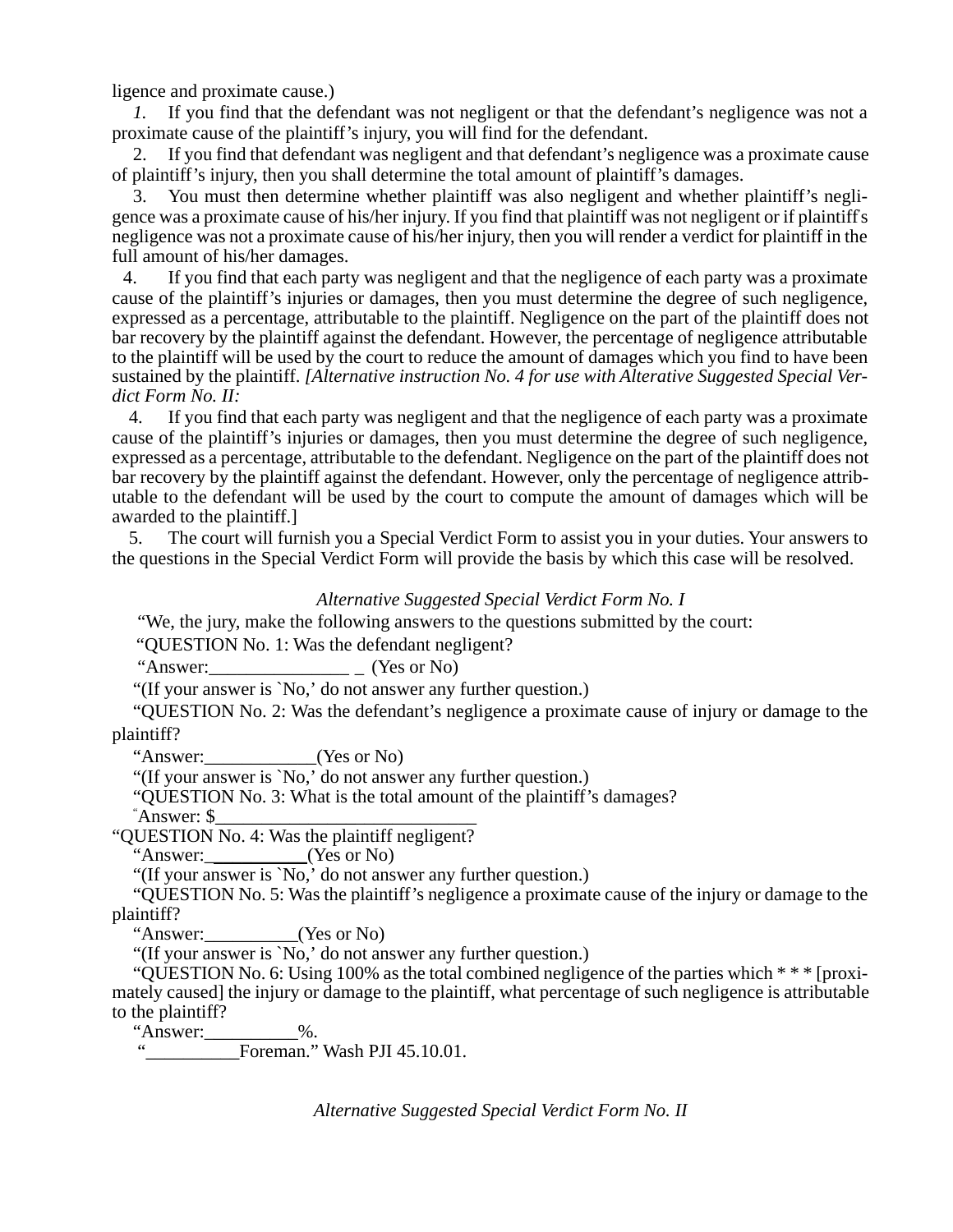"We, the jury, make the following answers to the questions submitted by the court.

"QUESTION No. 1: If you find that the defendant was negligent and that his/her negligence was a proximate cause of injury or damage to the plaintiff, what is the total amount of plaintiff's damages? "Answer: \$\_\_\_\_\_\_\_\_\_\_\_

"QUESTION No. 2: If you find that the plaintiff was also negligent and that his/her negligence was a proximate cause of his/her injury or damage, what percentage of the total combined negligence of the plaintiff and defendant is attributable to the defendant?

"Answer: $\underbrace{\hspace{1cm}}_{\text{Eeremen}}$ ".  $^-$  Foreman."

COLEMAN, C.J. *(concurring in part; dissenting in part).* Leave was granted in this case limited to the following issues:

- 1. Whether the Court's instruction as to plaintiffs' duty of care was prejudicially erroneous;
- 2. Whether reasonable minds can differ as to Officer Ernst's negligence; and
- 3. Whether a comparative negligence standard should be adopted in Michigan.

We concur with Justice WILLIAMS' determination that this Court should adopt a system of pure comparative negligence. Although cognizant of the view that such judicial action may be seen by some as usurping the legislative prerogative, we find the countervailing arguments to be persuasive, given the limited scope of legislative action in other jurisdictions<sup>20</sup> and the judicial genesis of the contributory negligence concept which now is supplanted by the comparative negligence concept.

We also agree that the issue concerning Officer Ernst's negligence is a question of fact to be decided by the jury.

Our disagreement with Justice WILLIAMS' opinion is twofold. First, the retroactive application of today's decision is both unwieldy and inequitable. It may reasonably be expected to have an adverse effect upon the orderly administration of justice and to fall unfairly upon litigants and others. Justice WILLIAMS' opinion provides that the decision be effective as to all cases in which the "issue" was preserved and to all negligence cases which have not yet gone to the jury. The broad retroactive application is explained partially by the fact that the bench and bar knew as of July, 1977, that three justices "were ready to adopt comparative negligence". Our Court divided 3 to 3 in *Kirby*,<sup>21</sup> the effect of which was to retain the contributory negligence rule in accordance with the Court of Appeals opinion in the case. Bench and bar remained bound by the law. Therefore, the trial judge committed no "error" to be preserved. Conversely, it would have been error so to instruct. A theory of retroactivity dependent upon the clairvoyance or the gambling instincts of counsel is, in our opinion, not sound. Also, applicability to cases tried to the point of submission to the jury leaves litigants in the possible position of having presented proofs and arguments of law based on one tort theory but having the "ground rules" subsequently changed so the jury must decide their fate on entirely new rules.

Although we would have preferred to adopt the concept by court rule and supporting jury instructions, all of which would, of course, have been prospective in application, such is not to be. Therefore, our assessment of the matter as it stands, leads us to the conclusion that it would be fair to the most litigants and less disruptive to the administration of justice if the Court would provide that this fundamental change in Michigan's system of tort law be applied only in a purely prospective fashion, effective as to causes of action arising after the date of this opinion.

Such a decision would provide time for well considered and appropriate court rules and jury instructions to be drafted. It would provide adequate notice to attorneys in preparation of their cases. Importantly, our already overburdened courts would not have to face now unknown quantities of retrials of error-free cases or extensive motions for amended pleadings and other devices to rescue in the course of trial cases which were commenced on a tort theory suddenly not in existence. Such an application also would avoid the possible invalidation of the bases of various contracts. It would give the Legislature fair notice.

Secondly, we find no reversible error in the trial court's instruction to the jury concerning the plaintiffs' duty of care. The charge fairly informed the jury of plaintiffs' rights and duties.

Therefore, we would not reverse the jury's verdict on either basis but would affirm with no costs to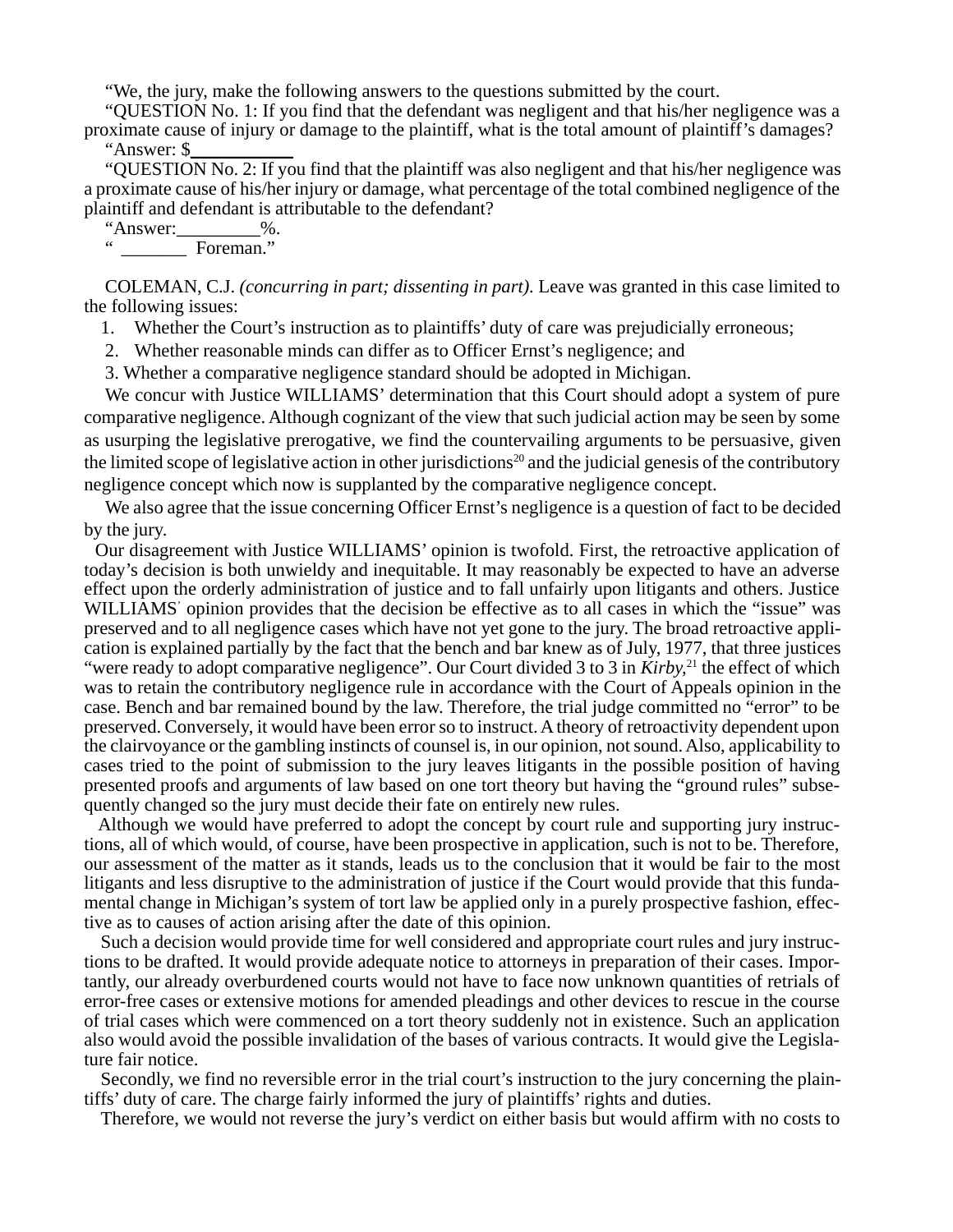either party, a public question being at the heart of grant of leave to appeal. In our view, pure comparative negligence should be applicable to causes of action which accrue after the effective date of this opinion.

Historically, traditional notions of the role of appellate courts were that they merely discover and then declare the meaning of the common law. The reality that this body of law, as opposed to statutory law, was judge-made was ignored. From this Blackstonian premise that judges did not make law came the conclusion that all overruling decisions were necessarily retroactive—that is, the overruled decision was viewed as if it had never existed because the true rule, which had always been the law, was now discovered.<sup>22</sup>

Modern jurisprudence has abandoned this ostrich-like approach, recognized the obvious and acknowledged that whenever a court overrules prior precedent it is functioning in a lawmaking capacity. This acceptance has raised the concomitant question: what are the proper limits upon judges when they make law? One element of the problem is the extent to which the overruling decision should be applied. Because in some instances "considerations of convenience, of utility, and of the deepest sentiments of justice"<sup>23</sup> militate against the retroactive application of a new rule, the doctrine of prospective overruling has been forwarded as a judicial tool to promote both stability and development in the law.

Prospective overruling "is a procedural device which expressly recognizes the legislative nature of the act of overruling prior decisions, and recognizing it proceeds to establish a time from which the *new law* applies".<sup>24</sup> It is relevant that new statutory law is prospective from the effective date unless otherwise provided.

We believe that because the shift from a system of contributory negligence to a system of comparative negligence is such a fundamental change in Michigan's law of torts that considerations of justice, judicial administration and sound jurisprudence mandate a prospective application of our holding.

Prospective overruling came to prominence as a judicial method in *Great Northern R Co v Sunburst Oil* & *Refining Co,* 287 US 358; 53 S Ct 145; 77 L Ed 360 (1932). Mr. Justice Cardozo, writing for a unanimous Court, held that the technique of prospective application utilized by the Montana Supreme Court was not proscribed by the Federal Constitution. Indeed, he stated that the choice between retroactive or prospective application of a new decision depends upon the "juristic philosophy" of the particular court, regardless of whether "the subject of the new decision is common law \* \* \* or statute." *Id.* at 365.25

"Sunbursting" became an accepted technique during the judicial activism of the 1960's<sup>26</sup> and its use has been embraced and advocated by legal commentators for many years.<sup>27</sup> In civil cases, we believe that prospective application is primarily warranted in instances, such as this case, where the overruling decision replaces a rule which has been in existence and generally utilized for many years.<sup>28</sup>

Prospective application of a decision which affects every negligence action in our state is particularly appropriate because of its broad, legislative-like impact. As Justice WILLIAMS wrote in *Siirila v Barrios,* 398 Mich 576, 634; 248 NW2d 171 (1976):

"The rule decreeing that the standard of care of general practitioners is determined by reference to the standard in the same or similar communities *has long been accepted by bench and bar. Therefore, rather than apply the new rule of law to the case at bar, we would apply it to all cases tried after the date this opinion issues.* `A state in defining the limits of adherence to precedent may make a choice for itself between the principle of forward operation and that of relation backward.' *Great Northern R Co v Sunburst Oil & Refining Co,* 287 US 358, 364; 53 S Ct 145; 77 L Ed 360 (1932)." (Emphasis added.)

The determinative factor in *Siirila* was the long-standing usage and reliance of the bench and bar upon the old rule. It is clear in this case also that from the standpoint of justice, the crucial determinant of the extent of application of an overruling decision is the reliance placed upon the old rule by the people of our state.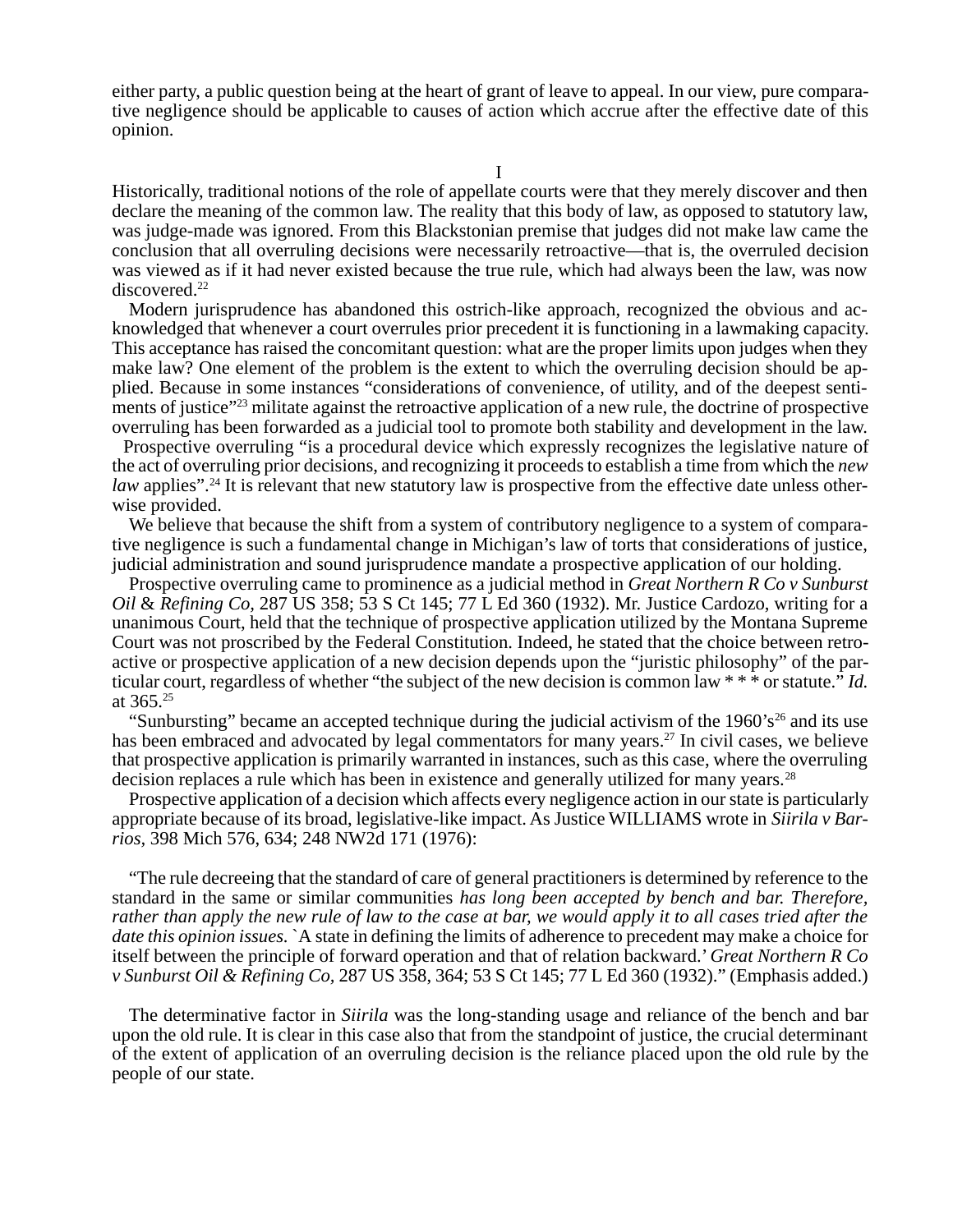A

In this case, Justice WILLIAMS, in a commendable desire to apply broadly the principle of comparative negligence, apparently has overlooked the fact that application of the overruling decision to the parties before us, cases which have not yet gone to the jury, and cases in the appellate pipeline ("issue" saved for appeal) leaves out a class of litigants who correctly relied upon the then-effective state of the law. There undoubtedly were many lawsuits which were not brought, or were settled or tried to a conclusion in the post-*Kirby* era alone which would not receive benefits possible from today's holding because of reliance upon our own mandates. It is unjust to deny benefits of the majority decision to such plaintiffs and defendants (perhaps even as counter-claimants) while granting them to other litigants.

We do not view the unreliable "foreshadowing" doctrine as a viable basis for bestowing any possible benefits of *Placek* upon those litigants who undertook the useless exercise of appending a trial request for a comparative negligence instruction to the exclusion of those who did not. The trial court was bound by our rule of contributory negligence. It would have been error to instruct on comparative negligence. Those who anticipated the *Placek* decision are no more deserving of its application than those who did not.

Perhaps most importantly, the decision undermines the application of stare decisis. If the bench and bar cannot rely upon our requirements, upon what can they rely? In this case, there can be change without injustice while preserving a stable and reliable judicial course.

We do not advocate full retroactivity for the reason that society's interest in fairness and the stability and certainty of the law outweighs our desire to apply backwards into history what may prove to be a more sound legal principle, although not based on a constitutional precept.

Further, the reopening of the negligence cases affected would place a stunning burden upon our already clogged court system.

B

The majority opinion justifies its retroactive application by placing substantial weight upon the inequity of choosing one case (i.e., *Placek)* as a vehicle for making a needed change in the law to the exclusion of all others in which the proposal was raised after *Kirby.* This problem was created because the benefits of the decision were considered, seemingly automatically, to be due the parties in the instant case.

The central question then becomes whether the instant parties should be accorded any perceived benefits of our holding. Purely prospective application, as opposed to prevailing-party prospective or nonretroactive application, has been criticized on two grounds.29 It has been argued that litigants who believe that they will not receive the fruits of an overruling decision will have little incentive to seek needed development in the law. Necessary change will be thwarted or delayed.

We give little credence to those who portend that meaningful growth in the law will be stifled.

Individual litigants will always maintain the hope that (1) the Court will change the law and (2) that the change will apply to them. It is well understood that neither is a certainty.

The effective date of opinions is usually selected after weighing considerations of fairness, intent, the extent of reliance upon former law and the impact upon the legal and judicial systems. In some cases, constitutional considerations must be placed on the scales. The fact that an occasional case may be given prospective application in the interests of justice is not seen as a deterrent to creative appeal.

In the majority of such cases decided by this Court, the appellant has received the benefit of the new law, and we anticipate no change. However, there will always be exceptional cases where dramatic changes are made in the legal scheme, raising considerations of fairness which extend far beyond the instant appellant(s). Such extensive reliance has been placed upon existing law that legislation, common law and rules of practice have been built upon the concept. Removal of the foundation will cause the collapse of those other rules of law. It is unlikely that an occasional change of law which does not benefit the instant plaintiff or defendant will result in any less litigation.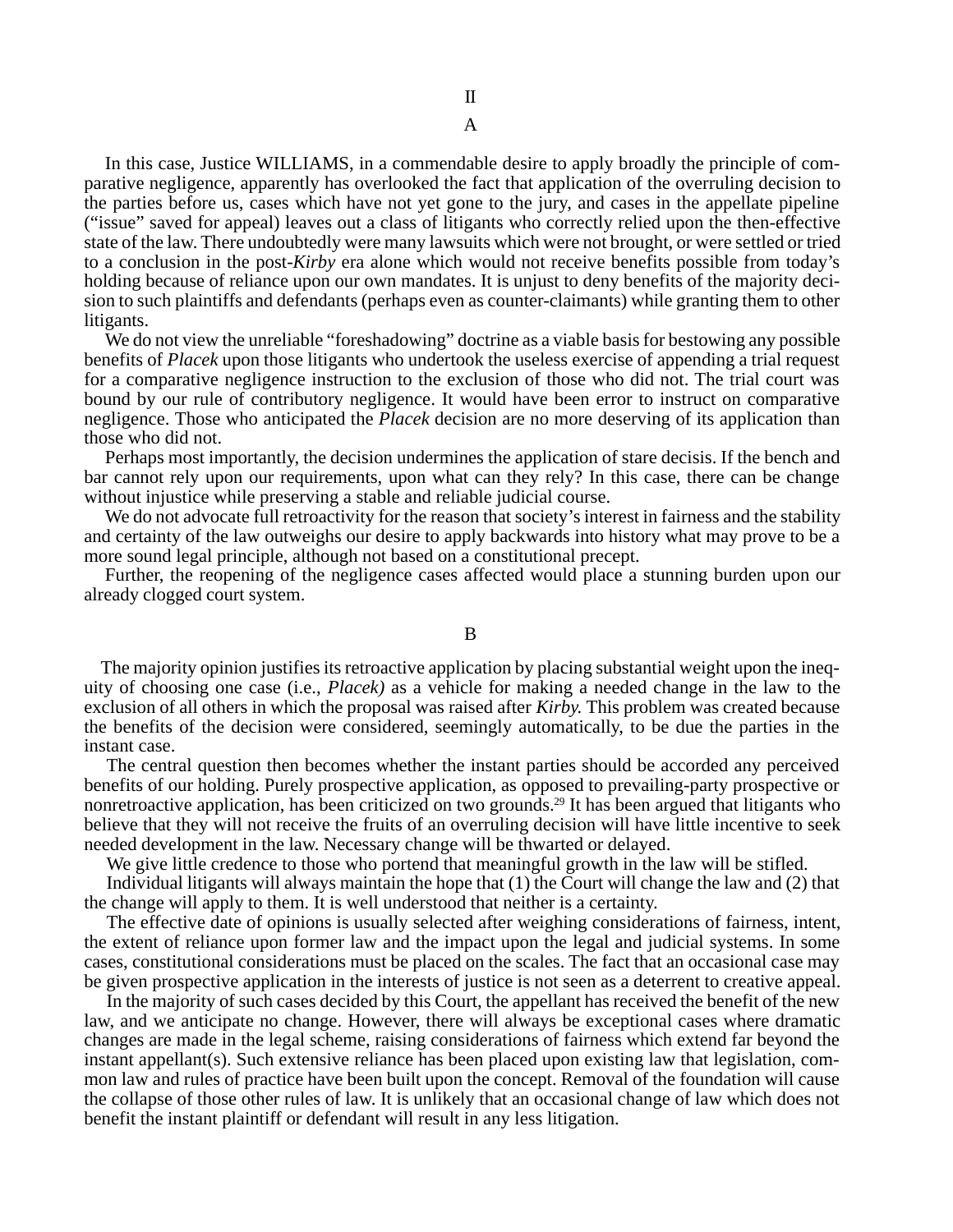Also, in the real world, individual litigants will always exist who will bear the cost of litigation secure in the knowledge that their success or failure will have ramifications upon their own interests far beyond the scope of the instant litigation.

Such litigants will be supported and supplanted by lawyers and law firms who often fund the cost of the litigation through contingency fee contracts because it is in their own self-interest. In the words of Justice BLACK:

"The only defense offered in the books, for decisions of overrulement effective for the case at hand plus future causes of action, is that otherwise there will be no incentive for appeals which, even though successful in overturning an outmoded rule, will result in no benefit to the appellant. \*\*\*

"With the dictum and its supporters I disagree. It discloses some little unfamiliarity with the resourcefulness of skilled lawyers and with what really goes on in the offices of modern law partnerships. Gauging risk against chance with care, deft counsel are always willing in selected cases to take appeals in the hope of changing generally if prospectively some rule which should be changed in the interest of justice and necessary growth of the law. Such counsel usually find that one intentionally risked loaf, when cast with timed care upon picked legal waters, is likely to bring multiple and worthy results even though the appellant—expendable or not expendable—is set down without day." *Williams v Detroit,* 364 Mich 231, 283-284; 111 NW2d 1 (1961) (BLACK, J., separate opinion.)

This objection also assumes that the ground-breaking decision will always arise in the context of a single-issue appeal. We see no basis for this assumption and, in point of fact, appellants here sought reversal of the jury verdict on two other grounds.

The second obstacle raised against prospective application is that the Court's language has no binding effect because it is merely dictum.

Realistically, we find insufficient persuasive force in this objection to deter us from utilizing the purely prospective approach even as we have in other suitable cases.

"Although the rule laid down for the future is dictum rather than holding, when the court indicates clearly that this rule will be applied by that court in future cases, it necessarily rises above the stature of *ordinary* dictum; from that time forward, no person would be justified in relying upon the old rule which the court has repudiated. Clearly this objective to the prospective rule which does not apply to the parties in the overruling case is grounded more on theoretical niceties than practicality." Note, *Limitation of Judicial Decisions to Prospective Operation,* 46 Iowa L Rev 600, 613-614 (1961).

Finally, it is difficult to imagine a more legislative-like decision of the Court. Therefore, for all of the reasons that legislation is made prospective, this decision also should be given prospective effect.

As an alternative basis for reversal, it is contended that the trial judge erroneously instructed the jury on the plaintiff's duty of due care. The judge instructed:

"Now, I want to instruct you jurors, that the Supreme Court has said that a so-called right of way is not an assurance of safety, and does not grant an absolute right of way under all conditions. The driver on the street who does have a so-called right of way is still required to exercise due care in driving his car, or her car, in view of the conditions as they existed at that time. The driver on a favored highway, the superior highway has a right to assume that other drivers will obey properly erected traffic signs, but you must keep in mind here that this accident is with an authorized emergency vehicle which had a right under certain conditions to violate an erected traffic sign. The driver on a through highway may not proceed blindly. *The driver is required to remain alert to hazards on the highway and to make reasonable observations of other drivers approaching the intersection and must keep such lookout ahead and to the sides of intersecting highways as a reasonably prudent careful person would do in order to discover possible dangers, and he must act carefully* with the same care that the ordinary careful and prudent person would act upon the existing conditions, that then existed." (Emphasis added.)

It is claimed that the underscored language is inconsistent with or not supported by Michigan case law and that the instructions on the whole were erroneous.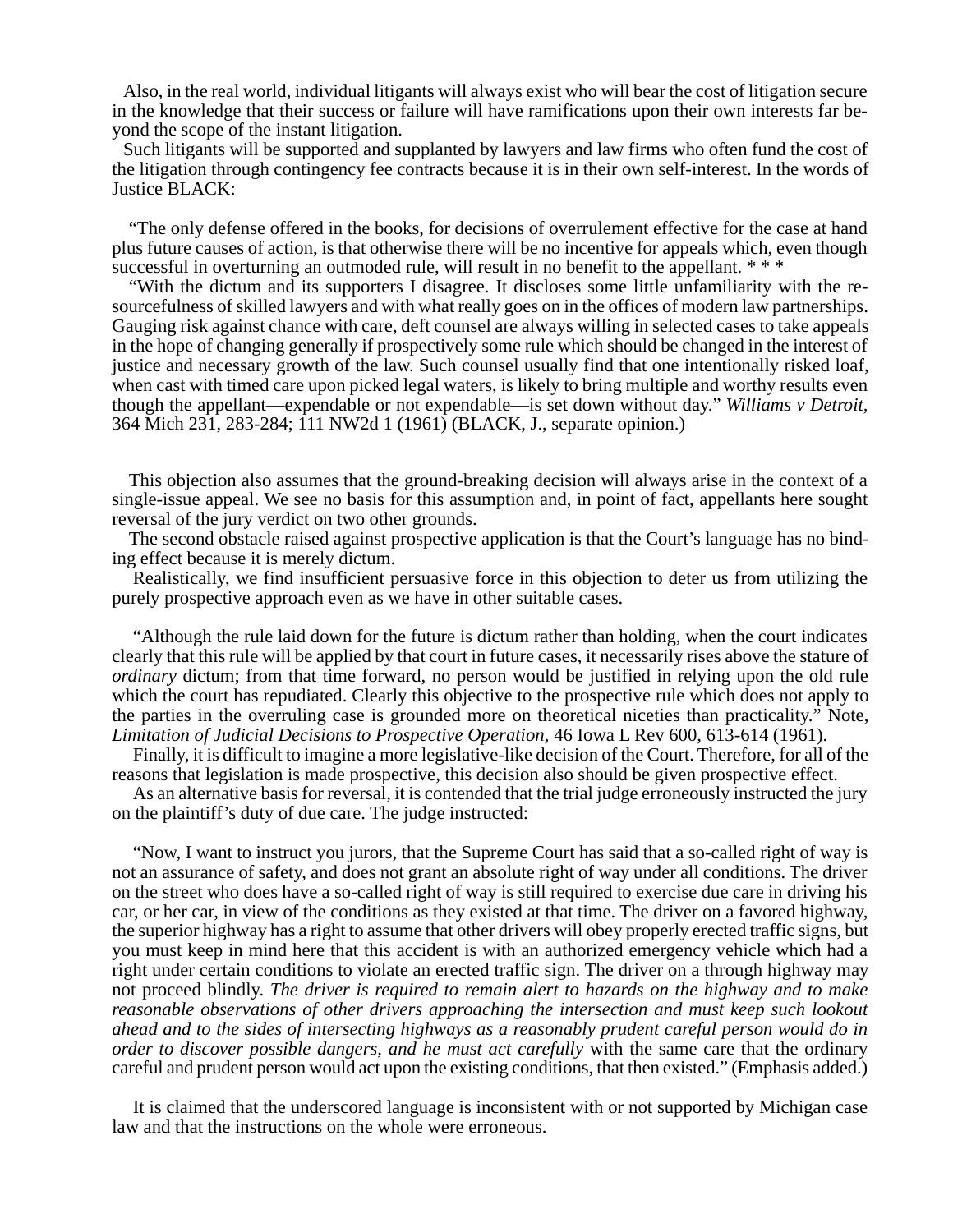In *Krause v Ryan,* 344 Mich 428, 432; 74 NW2d 20 (1955), this Court declared that a favored driver (one proceeding with the right of way) may not

"proceed blindly upon the arterial, secure in the supposition that he can do no wrong. *He must remain alert to the hazards surrounding him and with which he is confronting others."* (Emphasis added.)

In *Arnold v Krug,* 279 Mich 702, 707-708; 273 NW 322 (1937), this Court declared that although a favored driver need not "have his car under such control at each intersecting road that he may stop at once and avoid collision with persons who may illegally come into his path", such a driver still must

*"keep such look-out ahead and to the sides and down intersecting highways as a reasonably prudent person would do in order to discover possible danger and must act carefully upon the existing* conditions." (Emphasis added.)

In *McGuire v Rabaut,* 354 Mich 230, 237; 92 NW2d 299 (1958), the trial judge had quoted the foregoing from *Arnold v Krug, supra,* in his instructions to the jury on the plaintiff's duty of due care. He had also added that the favored driver was "not required to look to the right because he has good reason to believe that he is protected from danger in that direction by the stop sign". This Court held that the trial judge's addition to the *Arnold* language was error, stating:

"The favored driver must make observation despite his favored status \* \* \* and no device or sign will remove this burden from him."

The language used by the trial judge in the case at bar is consistent with and supported by this Court's pronouncements in *Krause, Arnold* and *McGuire, supra.*

*Lansing v Hathaway,* 280 Mich 87; 273 NW 403 (1937), and *Holser v Midland,* 330 Mich 581; 48 NW2d 208 (1951), both preceded *Krause* and *McGuire, supra,* and neither dealt with jury instructions such as those in the case at bar. The question in each case was whether a favored driver had been negligent as a matter of law. The Court did state in each that a favored driver has a right to proceed unless he or she should have noticed a warning to the contrary. This statement and the challenged instructions in the case at bar, however, are not mutually exclusive. The two are opposite sides of the same coin—one expressing the favored driver's right to proceed and the other expressing that driver's constant duty of due care. The gist of both should be communicated to the jury.

That was done in the case at bar. The trial judge told the jury:

"It is the plaintiff's claim further that the defendant here, Mr. Ernst, must establish by convincing evidence *that the plaintiff knew, or should have known, of the approach of the police car under the circumstances that she was confronted with.*

"It is the plaintiffs' theory that at all times \* \* \* [she] acted as a reasonable, prudent person would have acted under the same or similar circumstances \* \* \*." (Emphasis added.)

The judge later instructed:

"What does the common law require of Patricia Placek? What did it require of her on that particular day under those particular circumstances. You take the facts as you find them to be on that particular day, and the common law says of her that she must drive her car, *she must operate her motor vehicle in the same manner that the ordinary careful and prudent person would have operated the vehicle under the same or similar circumstances.* I will reread what I have already read to you, and that is what the word negligence means. I am referring now to common-law negligence, in regard to Patricia Placek. When I use the word negligence with respect to her conduct I mean *the failure to do something which a reasonably careful person would do, or the doing of something which a reasonably careful person would not do* under the circumstances which you find existed on that date in this case. *It is for you to decide what a reasonable careful person would do or not do under such circumstances.*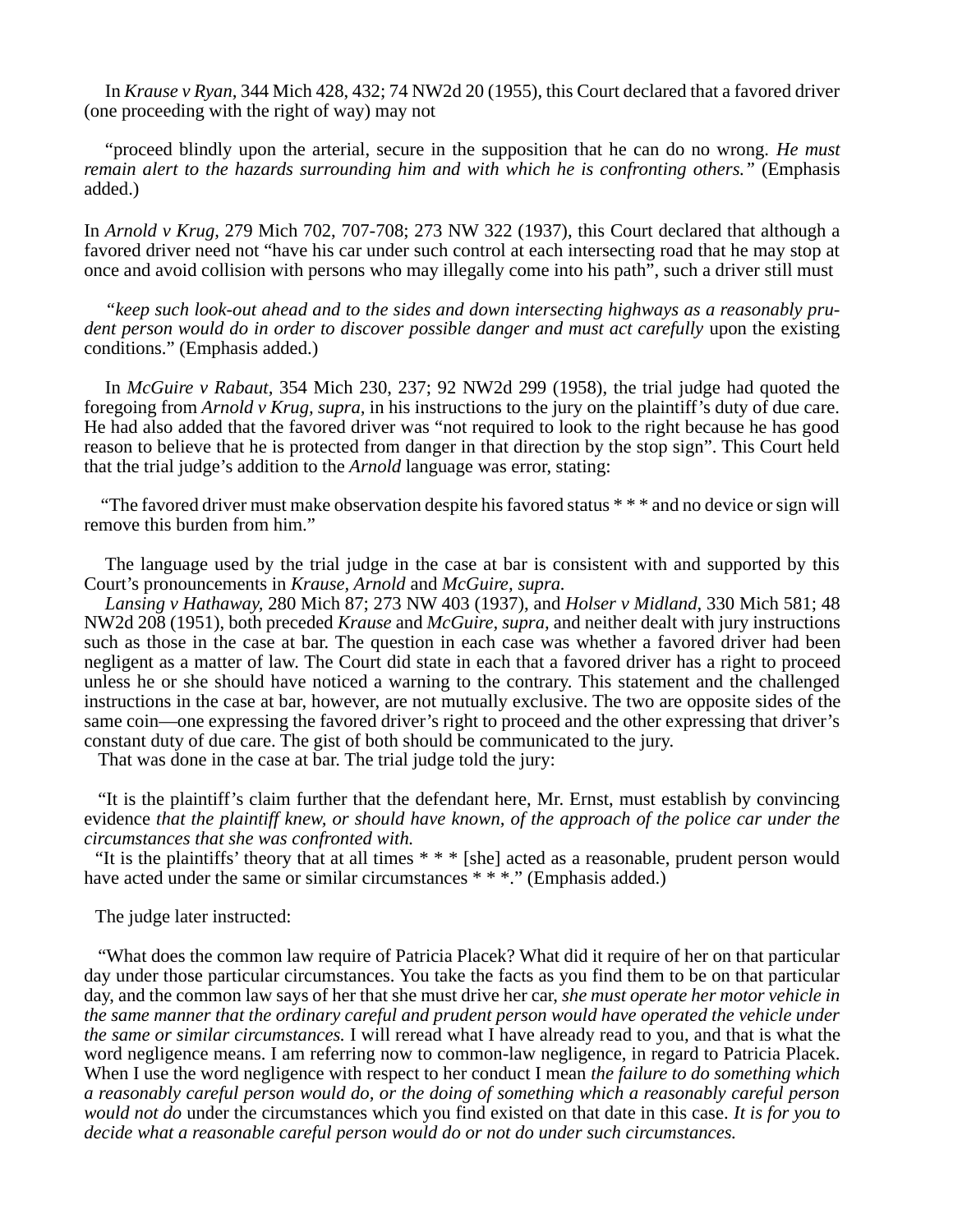*\* \* \**

*"So you take the facts as they are, and then you set up your own ordinary careful prudent operator, driver, and take the facts as they were at that time, and when I say the facts, I mean everything. I mean the roads, the rise, if any, the motor vehicles, everything, consider everything, and it is for you to decide what a reasonably careful person would do under those circumstances, and she is held to that degree of care."* (Emphasis added.)

Finally, the trial judge did instruct that the plaintiff was driving on a "superior highway" and that

"[t]he driver on a favored highway, the superior highway, *has a right to assume that other drivers will obey properly erected traffic signs* \* \* \*." (Emphasis added.)

These instructions fairly informed the jury of the plaintiff's rights as a favored driver.

It is also claimed that the only instruction regarding the defendant's duty of care was a reading by the judge of a statute which states that the driver of an emergency vehicle may proceed past a stop sign only after slowing down as may be necessary for safe operation, and that no reference was made to another statute which states that the driver of an authorized emergency vehicle is not relieved of the duty to drive with due regard for the safety of all persons using the highway.

The trial judge gave the following instructions regarding the defendant's common-law duty of care:

" Now, what do we mean by common-law negligence? When I use the word negligence now, *with respect to the defendant's conduct, I mean the failure to do something which a reasonably careful person would do, or doing something which a reasonably careful person would not do under the circumstances which you find existed in this case.* It is for you to decide what a reasonable careful person would do or would not do under such circumstances.

"Now, in other words, the law, the common law did not say that you and I have to drive a motor vehicle in a manner so that we never become involved in an accident. *What they have done is create what they call a reasonably careful person, and when you drive a motor vehicle, when I drive a motor vehicle, we must drive it in a manner commensurate with that manner in which you find a reasonably careful person would have done under the same circumstances."* (Emphasis added.)

The judge then read from and explained the defendant's statutory duties:

"The driver of any authorized emergency vehicle when responding to an emergency call but not while returning therefrom may exercise the privilege set forth in this section, but subject to the conditions herein stated. \* \* \* The driver of an authorized emergency vehicle may: \* \* \* park or stand irrespective of the provision of this act, \* \* \* proceed past a red or stop signal or stop sign *but only after slowing down as may be necessary for safe operation,* \* \* \* exceed the prima facie speed limits *so long as he does not endanger life or property.*

*\* \* \**

"And so you have heard, as I read that statute, the words, some general terms *which refer you back to this rule of reasonableness that you heard when I explained common law to you.* It speaks about slowing down as may be necessary for safe operation. Well now, you can see that that is for you to determine, for you to determine whether it is necessary, and if so to what extent it is necessary. It picks no definite standard *except the standard of reasonableness* which says, `may slow down as may be necessary for safe operation'. And when we have such words as `safe operation' *you are to interpret that as meaning reasonable safe operation, because the rule of reason, of human judgment, is carried throughout the statute, the same as it is your conduct under common-law negligence.*" (Emphasis added.)

Later, in the course of explaining the plaintiff's statutory duty to yield to emergency vehicles, the judge instructed: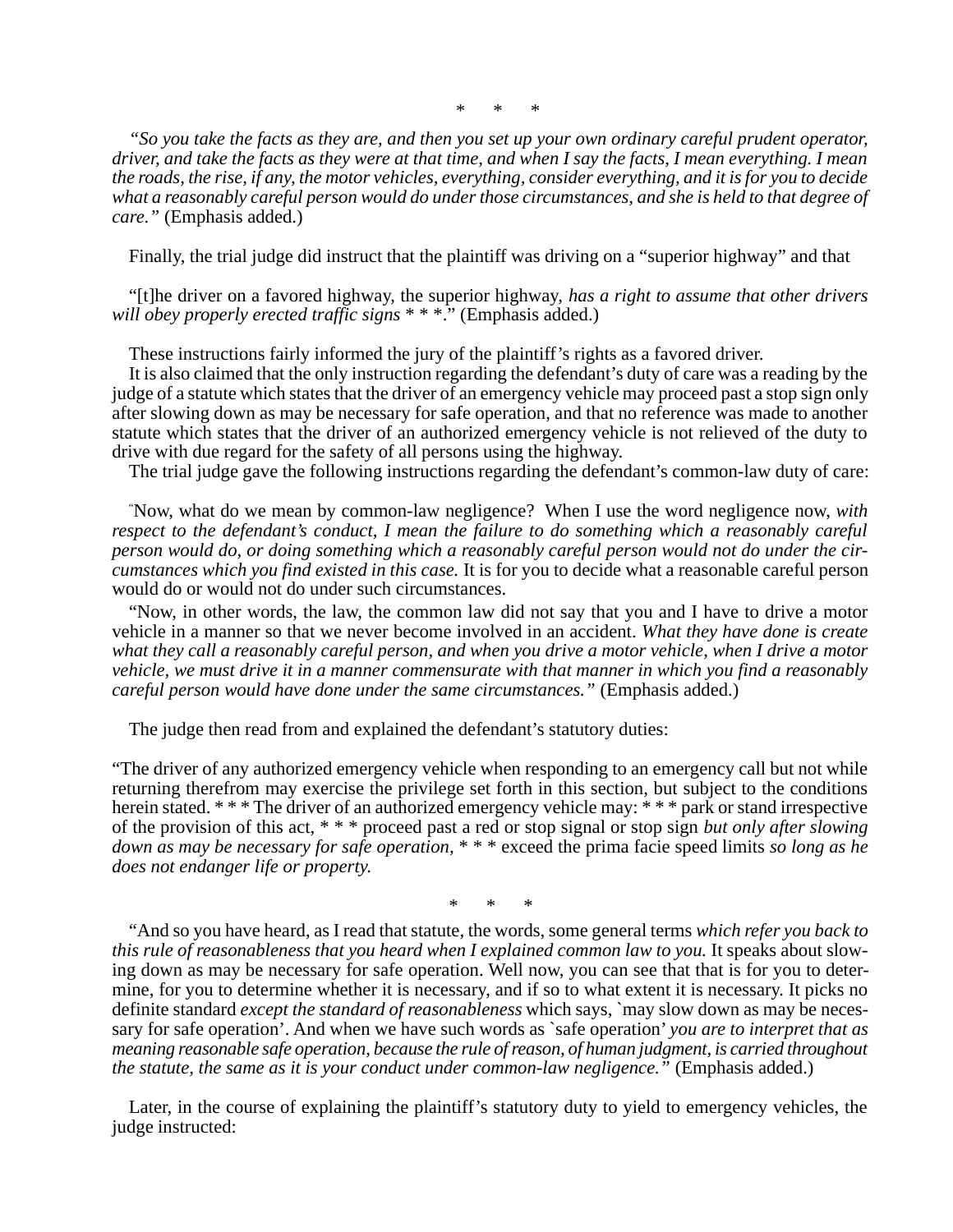"*`This section shall not operate to relieve the driver of an authorized emergency vehicle from the duty to drive with due regard for the safety of all persons using the highway.'*

"Now, you will run into those words, *`With due regard for the safety of all persons using the highway.'* Now, due regard, again, what do we mean by that? *We mean that regard, that care which the ordinary person and prudent person would have exercised under the same conditions as then existed."* (Emphasis added.)

These instructions fully and fairly informed the jury of the defendant's duty of care; therefore, we find no reversible error.

### **CONCLUSION**

We advocate prospective application because, on the facts of this case, considerations of judicial administration, stare decisis and justice to all similarly situated persons outweigh a judicial inclination to seek application of an overruling decision retroactively. Implementation of pure comparative negligence will not be easy under any approach. The necessary adjustments to shift from a contributory negligence system to a pure comparative negligence system are numerous.<sup>30</sup> Indeed, some inconsistencies between the two systems can only be eradicated by the Legislature.31 However, there is no question that the administrative problems inherent in prospective application of comparative negligence are eclipsed by the difficulties and disruptions willingly invited by the majority.

The primary reason for the development of the prospective application doctrine is that it provides a viable alternative to choosing between the disruptive effects of retroactivity and perpetuating outmoded law. Stability and development are enhanced through its utilization. It would be difficult to conceive of a situation more akin to legislation and thus more ideally suited for prospective application than the instant case. Our colleagues have chosen a limited retroactive application. The problems of administration, procedure, and court congestion aside, this course is unjust. Because one plaintiff's counsel gambled on our holding today and its retroactive application, while another plaintiff's counsel followed the existing law and, finding no error, did not go through the motion of " preserving" error, comparative negligence will be applied in the former case while contributory negligence bars the latter cause of action. We cannot justify nor can we support such unequal treatment. In our view, the choice is distinct. Neither can we support the disruptive effects inherent in the majority's sudden retroactive application of such a pervasive change in our tort law.32

We also dissent from the finding of instructional error regarding the duty of care.

We would affirm the trial court without costs to either party. Pure comparative negligence should be applicable to all causes of action accruing after the effective date of this opinion.

#### FITZGERALD and RYAN, JJ., concurred with COLEMAN, C.J.

#### REFERENCES FOR POINTS IN HEADNOTES

- [1] 57 Am Jur 2d, Negligence §§ 442-445.
- [2] 15A Am Jur 2d, Common Law §§ 3, 5, 13-18.
- [3] 57 Am Jur 2d, Negligence § 426 *et seq.*
- [4] 57 Am Jur 2d, Negligence § 426.
- The doctrine of comparative negligence and its relation to the doctrine of contributory negligence. 32 ALR3d 463.
- [5] 15A Am Jur 2d, Common Law §§ 16, 17.
- [6-9, 24] 7 Am Jur 2d, Automobiles and Highway Traffic §§ 357, 358.
- 8 Am Jur 2d, Automobiles and Highway Traffic §§ 754-757.
- 57 Am Jur 2d, Negligence §§ 66, 90-93, 334, 335.
- Liability for personal injury or damage from operation of fire department vehicle. 82 ALR2d 312.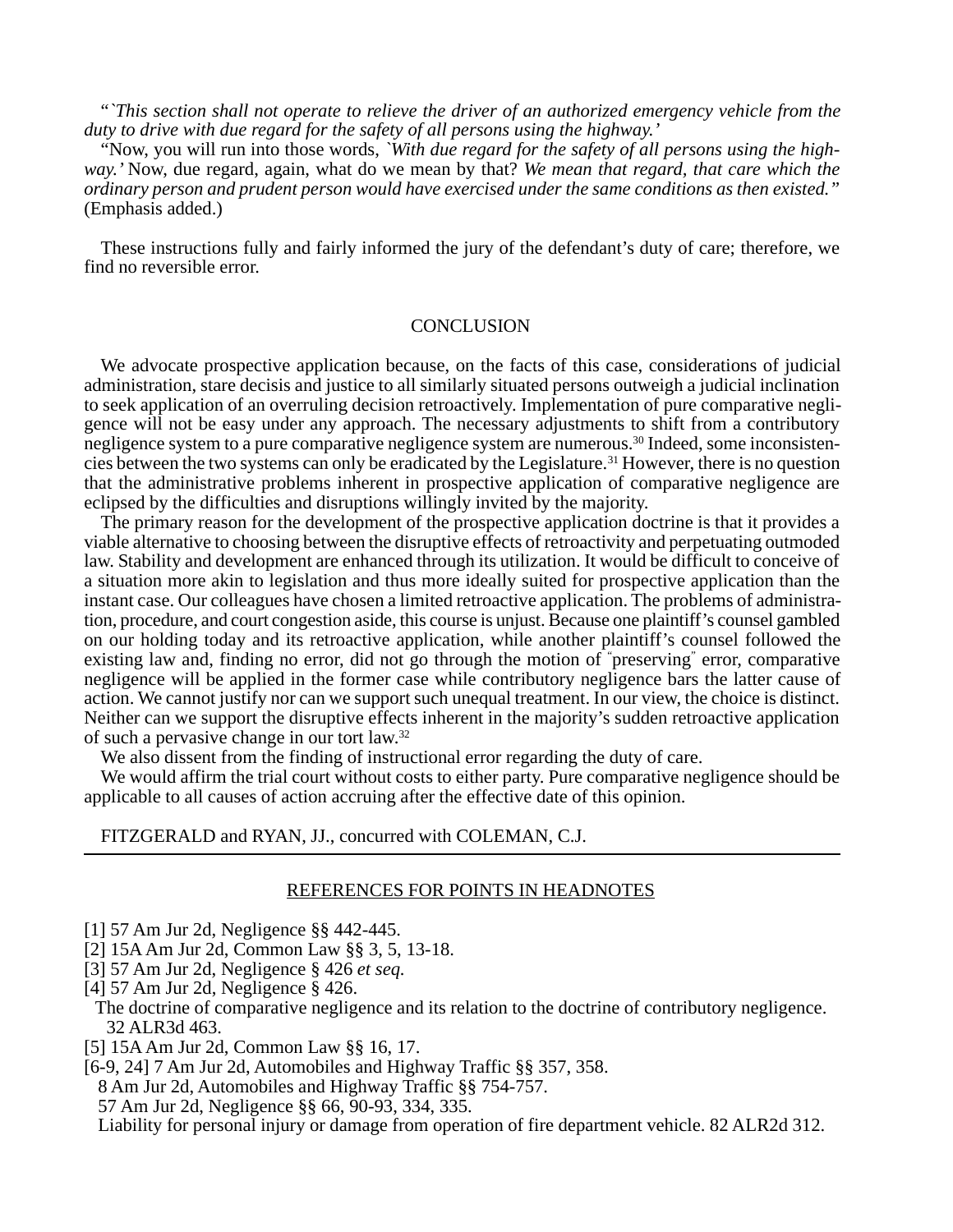Liability arising from accidents involving police vehicles. 83 ALR2d 383.

Liability for personal injury or property damage from operation of ambulance. 84 ALR2d 121. [10-21] 57 Am Jur 2d, Negligence § 429.

Retrospective application of state statute substituting rule of comparative negligence for that of contributory negligence. 37 ALR3d 1438.

[22, 23] 7 Am Jur 2d, Automobiles and Highway Traffic §§ 353-360.

### ENDNOTES

<sup>1</sup> As a matter of terminology we replace the doctrine of contributory negligence. In actuality, however, it is contributory negligence as a *total* bar to recovery which is replaced. The effect of this action is to establish contributory negligence as a partial bar to recovery by insuring that any recovery of damages by a plaintiff be reduced to the extent of his or her own negligent contribution to the injury.

<sup>2</sup>*Butterfield v Forrester,* 11 East 60; 103 Eng Rep 926 (1809). The "checkered" history of the doctrine of contributory negligence is discussed in the WILLIAMS opinion in *Kirby v Larson,* 400 Mich 585, 613-623; 256 NW2d 400 (1977).

<sup>3</sup> Wade, A *Uniform Comparative Fault Act—What Should It Provide?*, 10 U of Mich J of L Reform 220, 221 (1977) (hereinafter cited as Wade).

<sup>4</sup>*Id.*

<sup>5</sup> *Pope* & *Talbot, Inc v Hawn,* 346 US 406, 408-409; 74 S Ct 202; 98 L Ed 143 (1953); Alaska, *Kaatz v State,* 540 P2d 1037 (Alas, 1975); Arkansas, Ark Stat Ann, §§ 27-1763 to 27-1765; California, *Li v Yellow Cab Co of California,* 13 Cal 3d 804; 532 P2d 1226; 119 Cal Rptr 858 (1975); Colorado, Colo Rev Stat, § 13-21-111; Connecticut, Conn Stat Ann, § 52-572h (Supp 1978); Florida, *Hoffman v Jones,* 280 So 2d 431 (Fla, 1973); Georgia, Ga Code Ann, § 105-603; Hawaii, Hawaii Rev Stat, § 663-31; Idaho, Idaho Code, §§ 6-801, 6-802 (Supp 1978); Kansas, Kan Stat Ann 60-258a; Maine, Me Rev Stat Ann, tit 14, § 156 (Supp 1978-1979); Massachusetts, Mass Gen Laws Ann, ch 231, § 85 (Supp 1978); Minnesota, Minn Stat Ann, § 604.01 (Supp 1978); Mississippi, Miss Code Ann, § 11-7-15; Montana, Rev Codes Mont, § 58-607.1 (Cum Supp 1977); Nebraska, Rev Stat Neb, § 25-1151; Nevada, Nev Rev Stat, § 41.141; New Hampshire, N H Rev Stat Ann 507:7-a (Supp 1977); New Jersey, N J Stat Ann 2A:15-5.1—2A:15-5.3 (Supp 1978-1979); New York, N Y Civ Prac, § 1411 (McKinney 1976); North Dakota, N D Cent Code, § 9-10-07; Oklahoma, Okla Stat Ann, tit 23, § 11 (Supp 1978-1979); Oregon, Ore Rev Stat 18.470; Pennsylvania, Pa Stat Ann, tit 17, §§ 2101, 2102 (Purdon, Supp 1978-1979); Rhode Island, R I Gen Laws, § 9-20-4 (Supp 1977); South Dakota, S D Comp Laws, § 20-9-2; Texas, Vernon's Tex Ann Civ Stat, art 2212a, § 1 (Supp 1978-1979); Utah, Utah Code Ann 78-27-37; Vermont, Vt Stat Ann, tit 12, § 1036; Washington, Rev Code Wash Ann 4.22.010 (Supp 1978); Wisconsin, Wis Stat Ann 895.045 (Supp 1978-1979); Wyoming, Wyo Stat, § 1-7.2(a) (Supp 1975).

Also, although South Carolina is not generally a comparative negligence state, the doctrine has been enacted on a limited basis for automobile negligence cases. S C Code, § 15-1-300.

<sup>6</sup> Defendants challenge whether comparative negligence was properly raised in the instant case. Plaintiffs apparently raised the issue for the first time during the second trial in this matter, in which the following exchange occurred:

*"Mr. Miller [plaintiff's* attorney]: For the record, I had another motion I wanted to take up, which was, I would move to strike Mr. Zotter's answers, or opening statement concerning the law on contributory negligence, as I would ask the court to apply comparative negligence in this case, and I would assume that would be rejected, but I would like to place it on the record and keep it there should it ever become necessary. That is what the law should be and this is a perfect case for it, Judge.

"The Court: Well-

*"Mr. Zotter:* I oppose it, your Honor.

*The Court:* Even though I might agree with you I have to deny it." Subsequent to jury instructions, plaintiff's counsel made the following objection:

"The *Court:* All right, gentlemen. Now you can protect yourself from here to there on the record.

*"Mr. Miller:* I would first object, your Honor, to the charge of contributory negligence. I requested a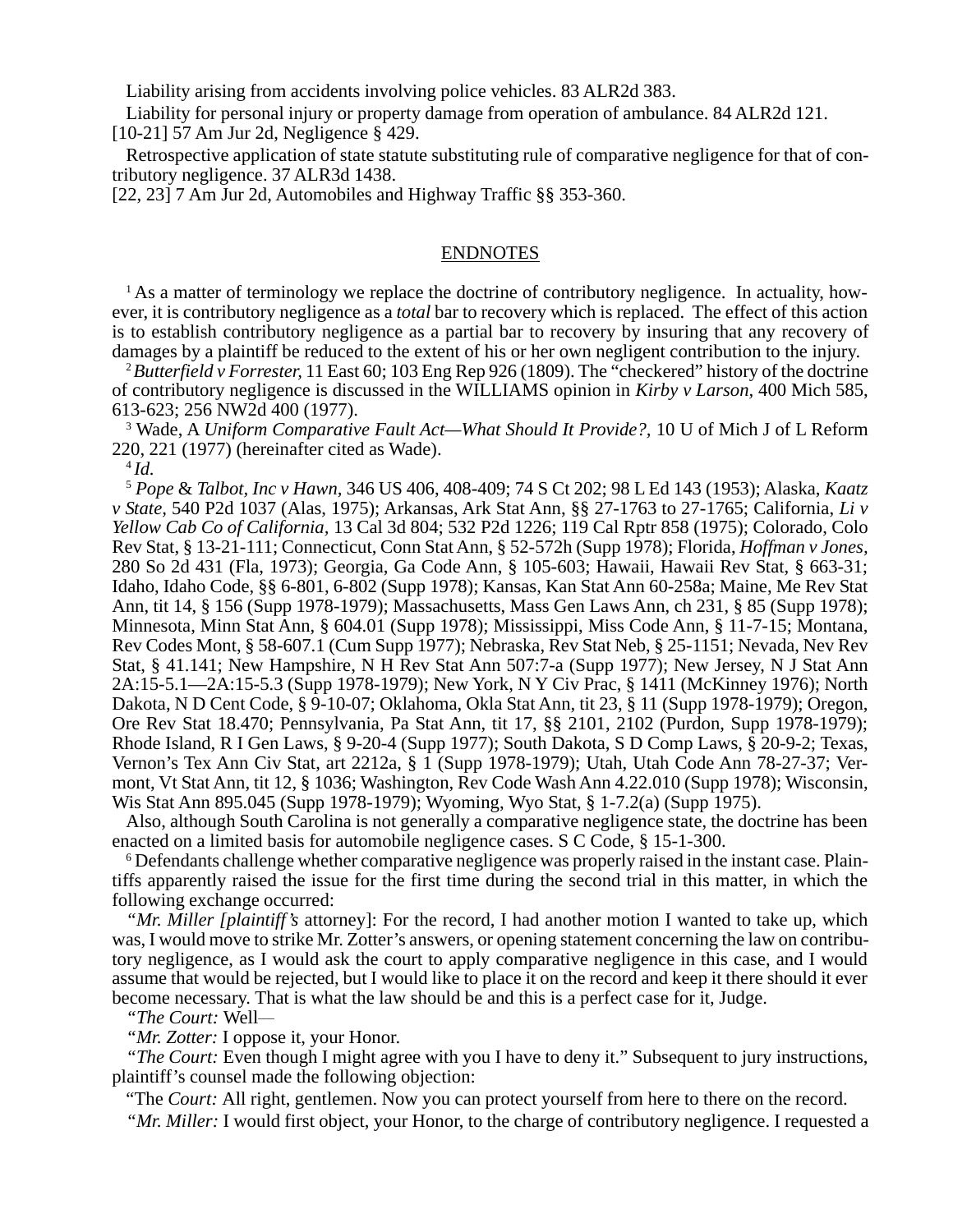charge over comparative negligence which the court is aware of.

*"The Court:* Yes.

*"Mr. Miller:* That we can pass on, I assume. I hope it won't be necessary, but preserve it."

On appeal to the Court of Appeals, plaintiff raised the same three issues raised before this Court, including whether a comparative negligence system should be adopted in this state.

We find the issue properly raised and preserved for our consideration.

<sup>7</sup> There has been some discussion in legal literature regarding whether substitution of comparative negligence for contributory negligence is necessary in a state in which a no-fault insurance act is in effect. Schwartz, Comparative Negligence (Indianapolis: Allen Smith Co, 1974), § 1.6, pp 28-29; Sherman, *An Analysis of Pennsylvania's Comparative Negligence Statute,* 38 U Pittsburgh L Rev 51, 56-57 (1976). We agree with the conclusions reached by both authors that the existence of a no-fault act does not preclude the necessity for the substitution.

"Even in states that adopt a 'no-fault system,' comparative negligence can be an important part of the law for at least two reasons. First, the well-known no-fault plans apply only to motor vehicle cases. Cases involving slip and fall, product liability, or plane, boat, or train accidents will not be affected. Second, most no-fault plans that have proved of interest to legislators retain the fault system for damages exceeding specified limits." (Footnote omitted.) Schwartz, pp 28-29.

See discussion in the appendix to the WILLIAMS opinion in *Kirby,* 656-658.

8 KAVANAGH, C.J., and WILLIAMS and LEVIN, JJ.

9 Justice BLAIR MOODY, JR., did not participate.

10This topic has occasioned much comment. See, e.g., Fleming, *Foreword: Comparative Negligence at Last—By Judicial Choice,* 64 Calif L Rev 239, 241, 273-282 (1976); Am Jur 2d, New Topic Service, Comparative Negligence, § 7 (1977); Schwartz, Comparative Negligence, §§ 21.6, 21.7, pp 353-361; 78 ALR3d 421.

11 Even earlier notice of impending change was presented in the WILLIAMS opinion in *Vanderah v Olah,* 387 Mich 643, 659-661; 199 NW2d 449 (1972). Further, the notice provided by *Kirby* has apparently been heeded by litigants in Michigan, see fn 13, *infra,* and accompanying text.

12 Of course, as noted in footnote 54 in the WILLIAMS opinion in *Kirby,* 642, the Legislature in this state " has the power to reinstate contributory negligence or to modify this rule of comparative negligence" .

<sup>13</sup> See the appendix for alternative suggested jury instructions and special verdict forms.

<sup>14</sup> This is not to say that some liability will not be created where none existed before. The fact that new liability may exist is unrelated to the problem of detrimental reliance on prior decisions of this Court

15 By order of March 29, 1978, *Castonia v JD Smith, Lake Region Development Co (Docket No. 60401)* is being held; by order of April 5, 1978, the *Estate of Dixon v The Young Men's Christian Ass'n (Docket No. 60728)* is being held; by order of May 24, 1978, *Turri v Bozek (Docket No. 60632)* is being held

16 Defendant attempts to distinguish "traffic light" cases from "stop sign" cases. Our research, however, has led us to no authority holding that there is a valid basis for distinction between these two means of traffic control. If anything, it would appear that a right of way existing under authority of a green light is less reliable from a driver's viewpoint because the street with the right of way is continuously changing. In contrast, placement of a stop sign on only one of two intersecting streets is tantamount to a declaration that one street is always dominant.

<sup>17</sup> In *Krause* the quoted language appears within the context of the following paragraph:

"The driver on the arterial, we have decided, is the favored driver. It is not necessary in approaching an intersection, as we said in *Arnold v Krug* [*279* Mich 702, 707; 273 NW 322 (1937)], that he `have his car under such control \* \* \* that he may stop at once and avoid collision with persons who may illegally come into his path.' *Lacking notice otherwise, he may assume that others using the highways will comply with the rules of the road and properly posted signs and he is not guilty of contributory negligence in acting upon such assumption. It should not, however, be assumed from the foregoing that he may proceed blindly upon the arterial, secure in the supposition that he can do no wrong. He must remain alert to the hazards surrounding him and with which he is confronting others."* (Emphasis added.) *Krause, supra,* p 432.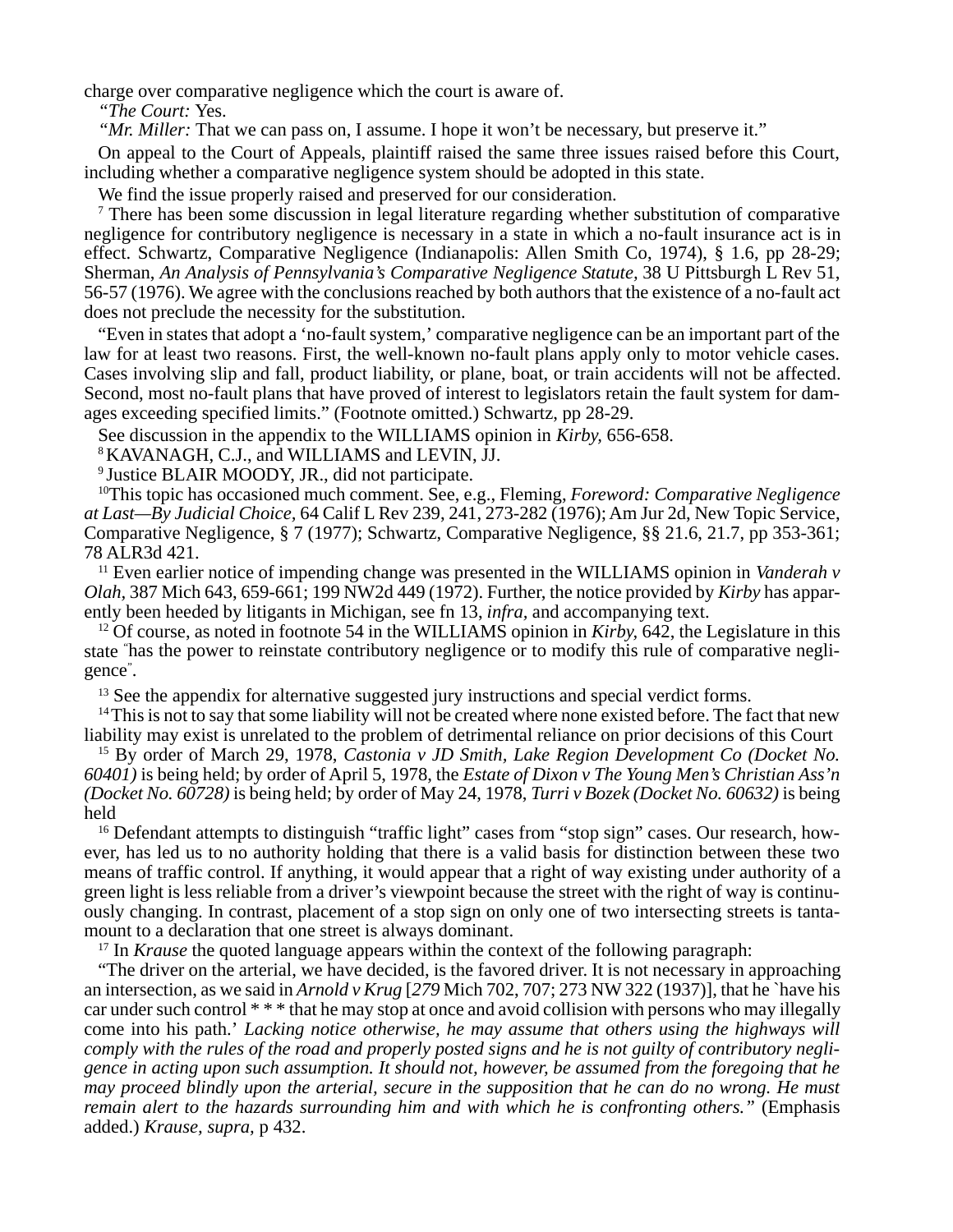<sup>18</sup> In *Arnold*, this Court stated prior to the language quoted in the instruction,

*"The right of way accorded* to a *driver upon a trunkline highway is something more than the privi*lege of going through the intersection in advance of a car which reaches it at the same time. Drivers approaching the trunkline are required to stop before entering the intersection whether anyone is at or near the crossing or in sight on the trunk highway. It is an improved road—usually hard surfaced. Its purpose is to afford rapid transit. *The driver is entitled to assume that those approaching it will obey the law and stop. He is not obliged to have his car under such control at each intersecting road that he may stop at once and avoid collision with persons who may illegally come into his path."* (Emphasis added.) *Arnold, supra,* p 707.

Subsequent to the instructed language,

"A driver cannot be convicted of negligence on a general charge that he did not exercise the care a prudent person would have used under the circumstances. It is necessary to charge and prove the specific act he did or did not do. Wallace [the driver of defendant's truck] was driving on the right side of the road at a very reasonable rate of speed and with his truck under control. The only claim of fault which could be made against him, and which the court found, is that he failed to reduce his speed as he neared the intersection. But to what rate should he have reduced the speed? It is evident that, to have avoided the collision, he would have had to so slacken his speed that he could have stopped well within 30 feet. To impose such a duty on drivers upon trunkline highways would seriously impair their purpose, be foreign to the general conception of careful drivers of their rights and duties upon them, in large measure destroy the preferential right of way, and offer inducement to drivers approaching on intersection roads to violate their legal duties. It is not the rule as a matter of law.

"Nor as a matter of fact was such duty to slacken speed imposed on Wallace. He was obliged to anticipate such possible danger in the intersection and do such acts to avoid it as a reasonably prudent person would have anticipated and done, if such person had the knowledge of the situation which Wallace possessed and had the right to assume that one about to enter the trunk highway at the intersection would perform his legal duty to stop and look for traffic." *Arnold, supra,* p 708.

Read within the context of its surrounding language, the words employed in the instruction are greatly qualified.

<sup>19</sup> In dissent to our finding of error, Chief Justice COLEMAN finds that plaintiff's position was fairly communicated. As support for her conclusion she quotes the following statement of the trial judge made during his charge to the jury:

"It is the plaintiff's claim further that the defendant here, Mr. Ernst, must establish by convincing evidence *that the plaintiff knew, or should have known, of the approach of the police car under the circumstances that she was confronted with.*

"It is the plaintiff's theory that at all times \* \* \* [she] acted as a reasonable, prudent person would have acted under the same or similar circumstances \* \* \*." (Emphasis added.)

We cannot agree because we do not equate a trial judge's statement of plaintiff's theory of the case (which is exactly what the above quoted language is) with an instruction as to the law. The trial judge in the case at bar agreed that there is a vast distinction between these two. After instructing as to the theories and the general duties of the jurors, the judge stated, "[n]ow, what we are just beginning to enter now, *the important part of the instructions*  $**$  <sup>\*\*</sup> (emphasis added). The judge then proceeded to instruct as to the legal definitions and duties. It is the latter "important" portion in the instructions which we find to constitute error.

Further as added support for finding plaintiff's position fairly communicated, the dissent states,

"Finally, the trial judge did instruct that the plaintiff was driving on a `superior highway' and that

"'[t]he driver on a favored highway, the superior highway has a *right to assume that other drivers will obey properly erected traffic signs* \* \* , \*.' (Emphasis added.)

"These instructions fairly informed the jury of the plaintiff's rights as a favored driver."

This quotation, however, omits the second half of the instructed sentence. The full sentence reads as follows:

"The driver on a favored highway, the superior highway, has a right to assume that other drivers will obey properly erected traffic signs, *but you must keep in mind here that this accident is with an authorized emergency vehicle which had a right under certain conditions to violate an erected traffic sign."*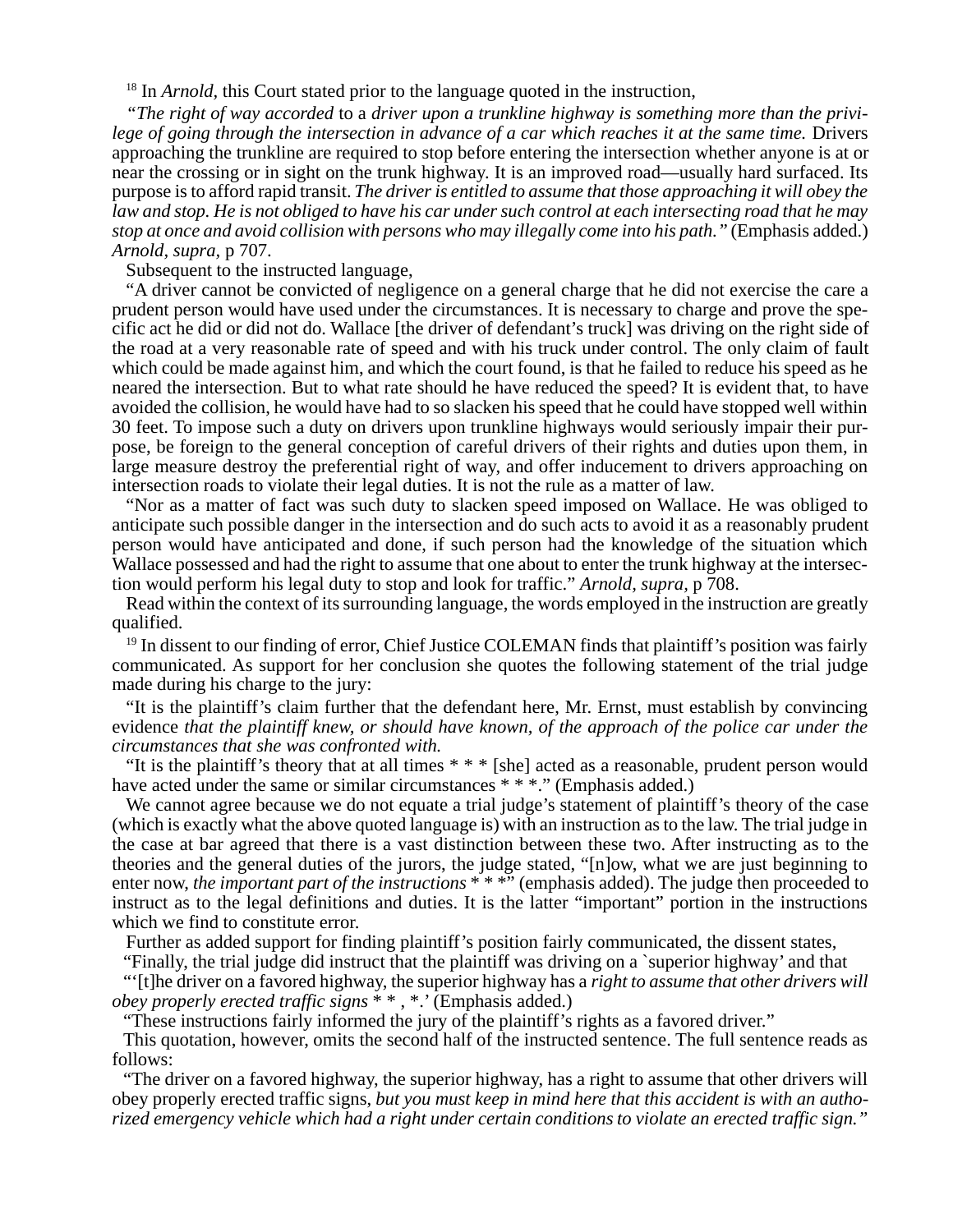(Emphasis added.)

We do not question that the trial judge must instruct as to defendant's rights, but this had already been fully accomplished and repetition within the above context stripped the language as to plaintiff's rights of its proper impact.

Under these circumstances, we are convinced that the instructions in the instant case were so unfairly weighted against plaintiff as to constitute reversible error.

<sup>20</sup> There is little doubt that this Court has the power to change a common-law rule. The most compelling argument supporting legislative adoption of comparative negligence, rather than judicial adoption, is that the Legislature has unique abilities to consider the proper form and make the necessary adjustments in the law to provide for a smooth implementation of comparative negligence. Unfortunately, the experience in every other jurisdiction which has legislatively adopted comparative negligence has been that only a basic statute was passed. The ramifications of the change were not addressed. E.g., Symposium, *Comments on* Maki v Frelk—Compara*tive v Contributory Negligence: Should the Court or Legislature Decide,* 21 Vand L Rev 889 (1968), *Kaatz v State,* 540 P 2d 1037 (Alaska, 1975), *Li v Yellow Cab Co of California,* 13 Cal 3d 804; 532 P 2d 1226; 119 Cal Rptr 858 (1975), *Hoffman v Jones,* 280 So 2d 431 (Fla, 1973).

<sup>21</sup> *Kirby v Larson*, 400 Mich 585; 256 NW2d 400 (1977).

22 A historical development of retroactivity and prospectivity is set forth in *Linkletter v Walker,* 381 US 618; 85 S Ct 1731; 14 L Ed 2d 601 (1965). See, also, Levy, *Realist Jurisprudence and Prospective Overruling,* 109 U Pa L Rev 1 (1960), Note, *Prospective Overruling and Retroactive Application in the Federal Courts,* 71 Yale L J 907 (1962).

<sup>23</sup> Cardozo, The Nature of the Judicial Process, 149 (1921). For a discussion of the Cardozo philosophy see Schaefer, *The Control of "Sunbursts": Techniques of Prospective Overruling*, 42 NYU L Rev 631 (1967).

24 Rogers, *Perspectives on Prospective Overruling,* 36 U of Missouri at Kansas City L Rev 35-36 (1968). Terminology can be misleading in this area:

"For the reader unfamiliar with the jurisprudence of retroactivity, an introductory perspective may be useful. The issue that the Court has sought to deal with is whether a case that substantially alters the relevant body of prior law should govern (1) only future cases and neither the parties before the court nor any previous or pending cases ('pure prospectivity'), (2) future cases as well as the litigants at bar but not previous or pending cases ('nonretroactivity'), or (3) future cases, the present litigants, and all fact situations arising before the date of the law-changing decision that are still reviewable either by direct appeal or by collateral attack ('retroactivity')." Beytagh, *Ten Years of Non-Retroactivity: A Critique and a Proposal,* 61 Va L Rev 1557, fn 2 (1975).

25 Mr. Justice Cardozo said, in full:

"We think the federal constitution has no voice upon the subject. A state in defining the limits of adherence to precedent may make a choice for itself between the principle of forward operation and that of relation backward. It may say that decisions of its highest court, though later overruled, are law none the less for intermediate transactions. Indeed there are cases intimating, too broadly, that it *must* give them that effect; but never has doubt been expressed that it *may* so treat them if it pleases, whenever injustice or hardship will thereby be averted. On the other hand, it may hold to the ancient dogma that the law declared by its courts had a Platonic or ideal existence before the act of declaration, in which event the discredited declaration will be viewed as if it had never been, and the reconsidered declaration as law from the beginning. The alternative is the same whether the subject of the new decision is common law or statute. The choice for any state may be determined by the juristic philosophy of the judges of her courts, their conceptions of law, its origin and nature. We review not the wisdom of their philosophies, but the legality of their acts." *Great Northern R Co v Sunburst Oil* & *Refining Co,* 287 US 358, 364-365; 53 S Ct 145; 77 L Ed 360 (1932). (Citations omitted.)

26E.g.,*Linkletter v Walker,* 381 US 618; 85 S Ct 1731; 14 L Ed 2d 601 (1965), *Stovall v Denno,* 388 US 293; 87 S Ct 1967; 18 L Ed 2d 1199 (1967), *Desist v United States,* 394 US 244; 89 S Ct 1030; 22 L Ed 2d 248 (1969).

27 E.g., Levy, *Realist Jurisprudence and Prospective Overruling,* 109 U Pa L Rev 1 (1960), Currier, *Time and Change in Judge-Made Law: Prospective Overruling,* 51 Va L Rev 201 (1965), Beytagh, *Ten*